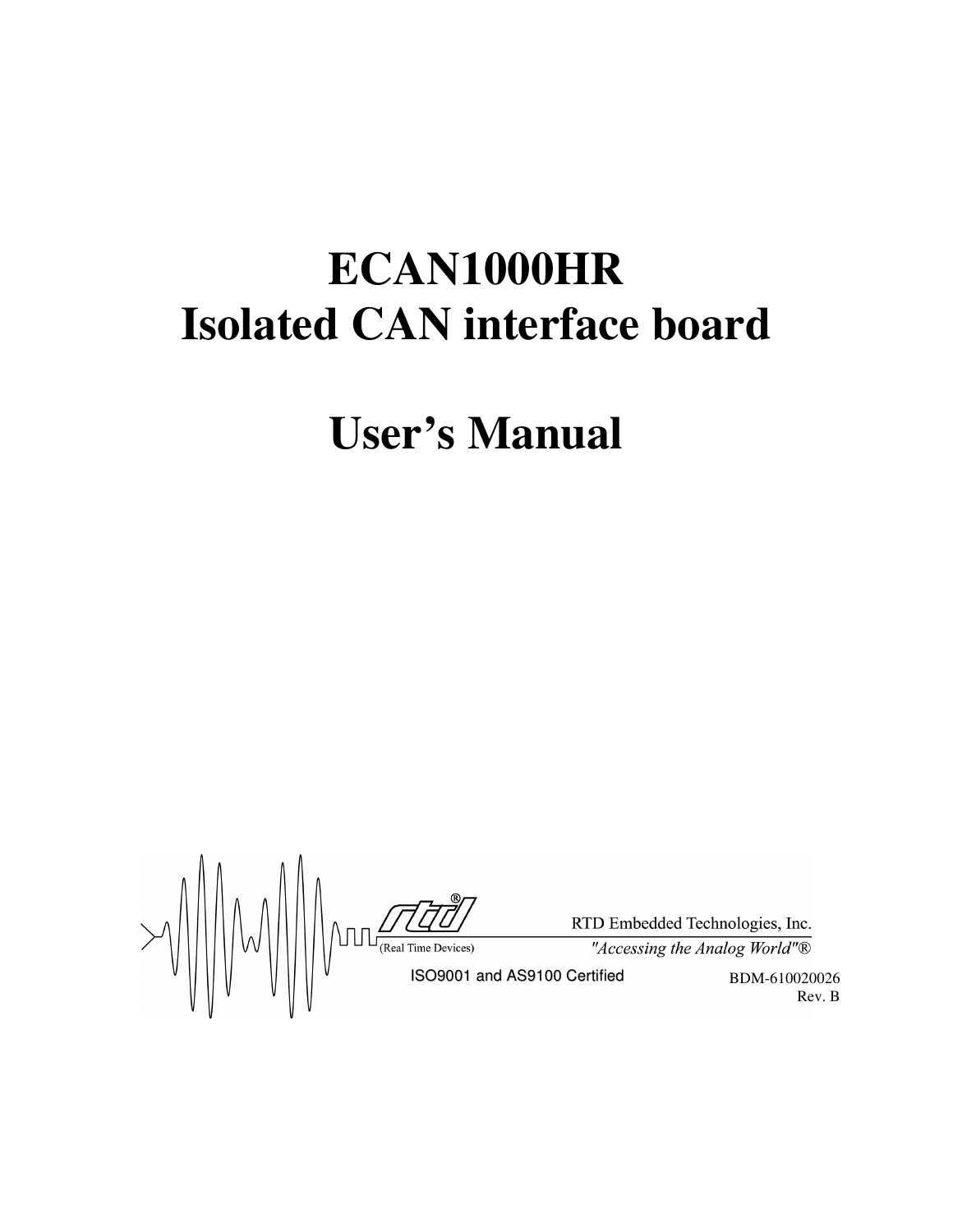**ECAN1000HR ISOLATED 1 MB/S CAN INTERFACE BOARD USER'S MANUAL**



#### **RTD Embedded Technologies, INC.**

103 Innovation Blvd. State College, PA 16803-0906

Phone: +1-814-234-8087 FAX: +1-814-234-5218

E-mail sales@rtd.com techsupport@rtd.com

Web site http://www.rtd.com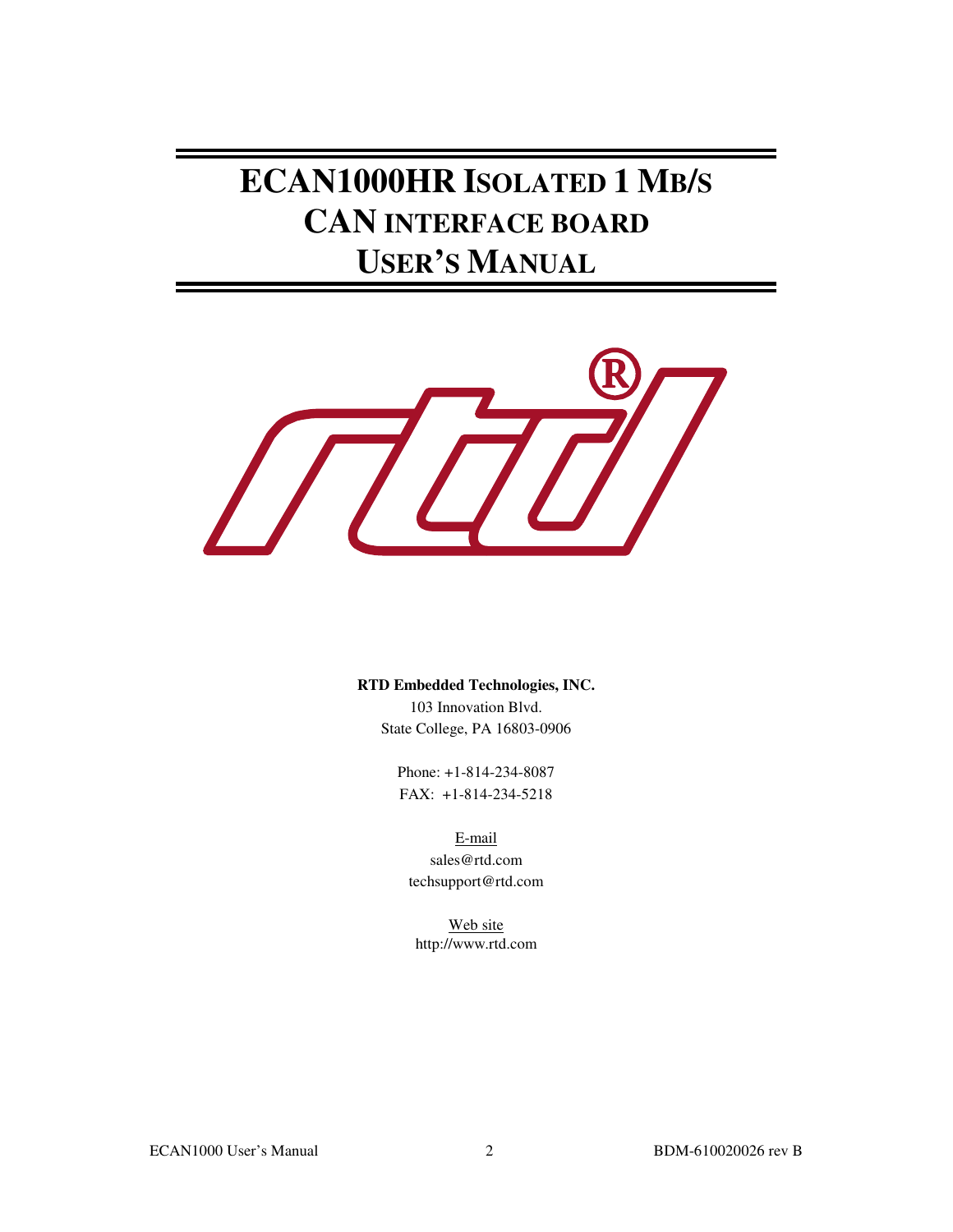#### Revision History

28/11/1991 Release 1.0 15/07/2001 Name of company changed, reformatted Rev. A<br>Rev. B 05/04/2007 Clarified references to QNX subsets Clarified references to QNX support, improved formatting and grammar

Published by:

RTD Embedded Technologies, Inc. 103 Innovation Blvd. State College, PA 16803-0906

Copyright 1999, 2002, 2003, 2007 by RTD Embedded Technologies, Inc. All rights reserved

The RTD Logo is a registered trademark of RTD Embedded Technologies. cpuModule and utilityModule are trademarks of RTD Embedded Technologies. PC/104 is a registered trademark of PC/104 Consortium. All other trademarks appearing in this document are the property of their respective owners.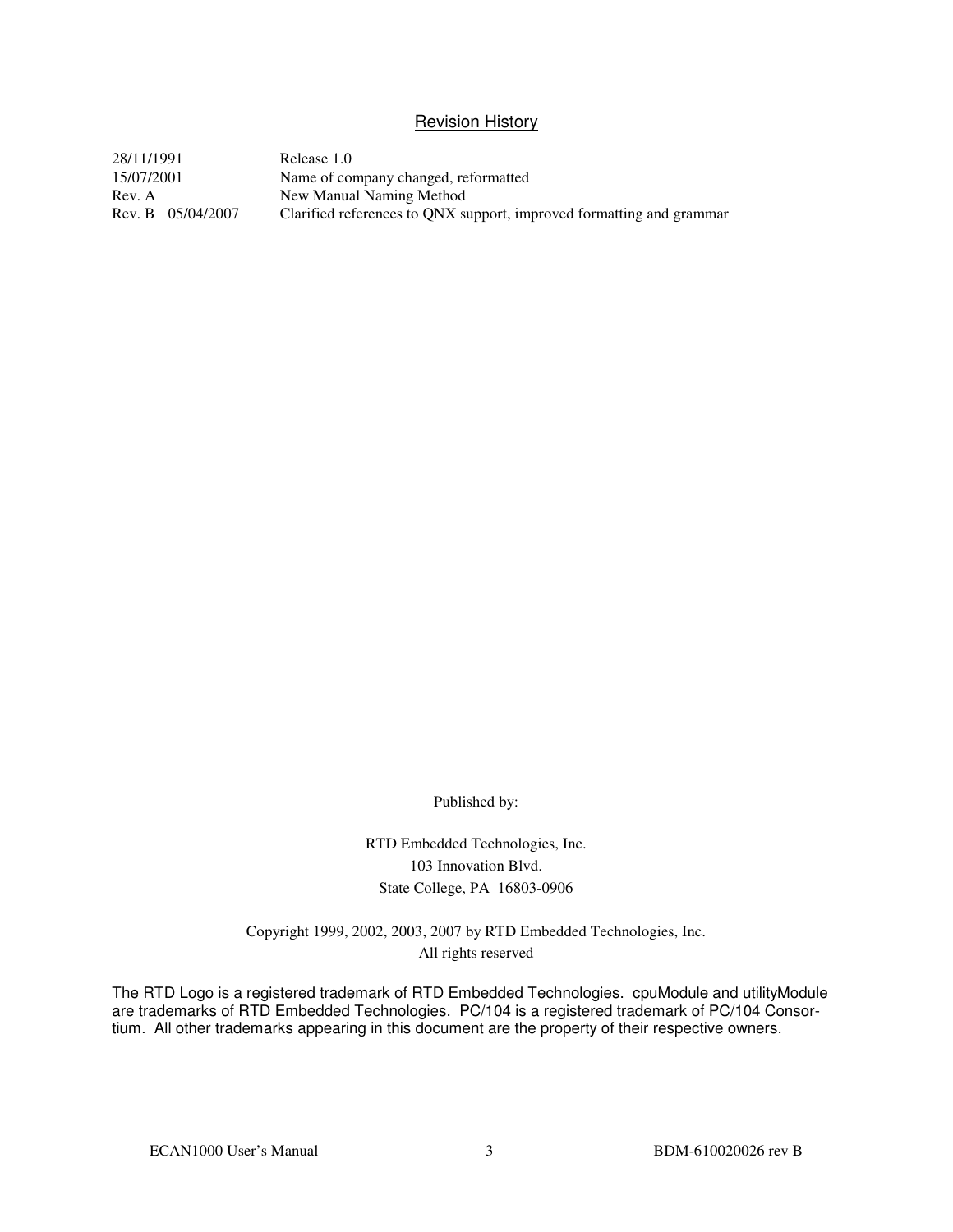# **TABLE OF CONTENTS**

| <b>CHAPTER 2</b> |                                                                                  |  |
|------------------|----------------------------------------------------------------------------------|--|
|                  |                                                                                  |  |
|                  |                                                                                  |  |
|                  |                                                                                  |  |
| <b>CHAPTER 3</b> |                                                                                  |  |
|                  |                                                                                  |  |
|                  |                                                                                  |  |
|                  |                                                                                  |  |
|                  | 3U rack or enclosure installation with a EUROCARD CPU containing an ECAN1000HR14 |  |
|                  |                                                                                  |  |
|                  |                                                                                  |  |
| <b>CHAPTER 4</b> |                                                                                  |  |
|                  |                                                                                  |  |
|                  |                                                                                  |  |
| <b>CHAPTER 5</b> |                                                                                  |  |
|                  |                                                                                  |  |
|                  |                                                                                  |  |
|                  |                                                                                  |  |
|                  |                                                                                  |  |
|                  |                                                                                  |  |
|                  |                                                                                  |  |
|                  |                                                                                  |  |
|                  |                                                                                  |  |
|                  |                                                                                  |  |
|                  |                                                                                  |  |
|                  |                                                                                  |  |
| <b>CHAPTER 6</b> |                                                                                  |  |
|                  |                                                                                  |  |
|                  |                                                                                  |  |
|                  |                                                                                  |  |
|                  |                                                                                  |  |
|                  |                                                                                  |  |
| <b>CHAPTER 7</b> |                                                                                  |  |
|                  |                                                                                  |  |
|                  |                                                                                  |  |
|                  |                                                                                  |  |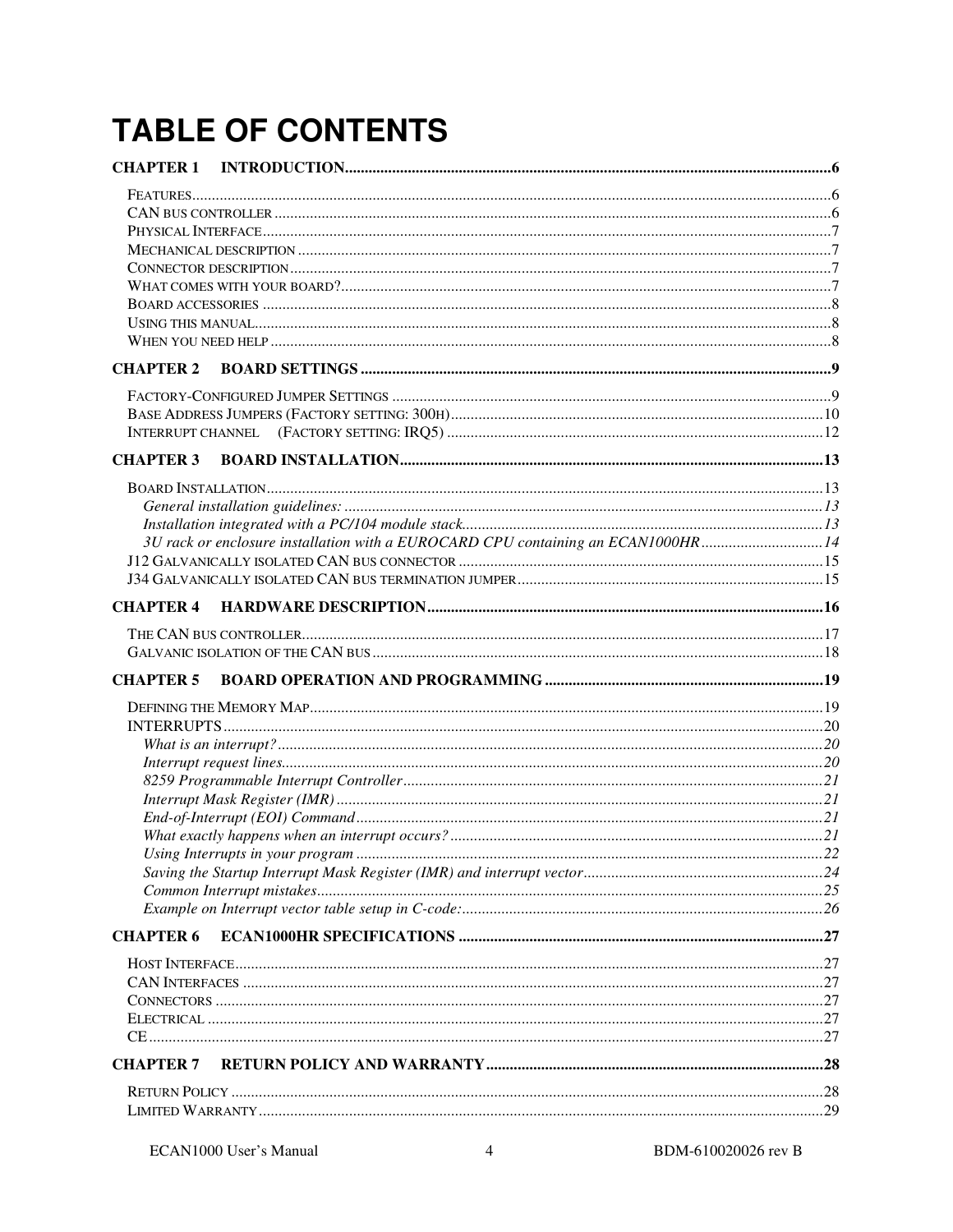## **ILLUSTRATIONS**

| FIGURE 5: 19" EUROCARD RACK INSTALLATION WITH AN INTEGRATED PC/104 DATAMODULE AND  14 |  |
|---------------------------------------------------------------------------------------|--|
|                                                                                       |  |

## **TABLES**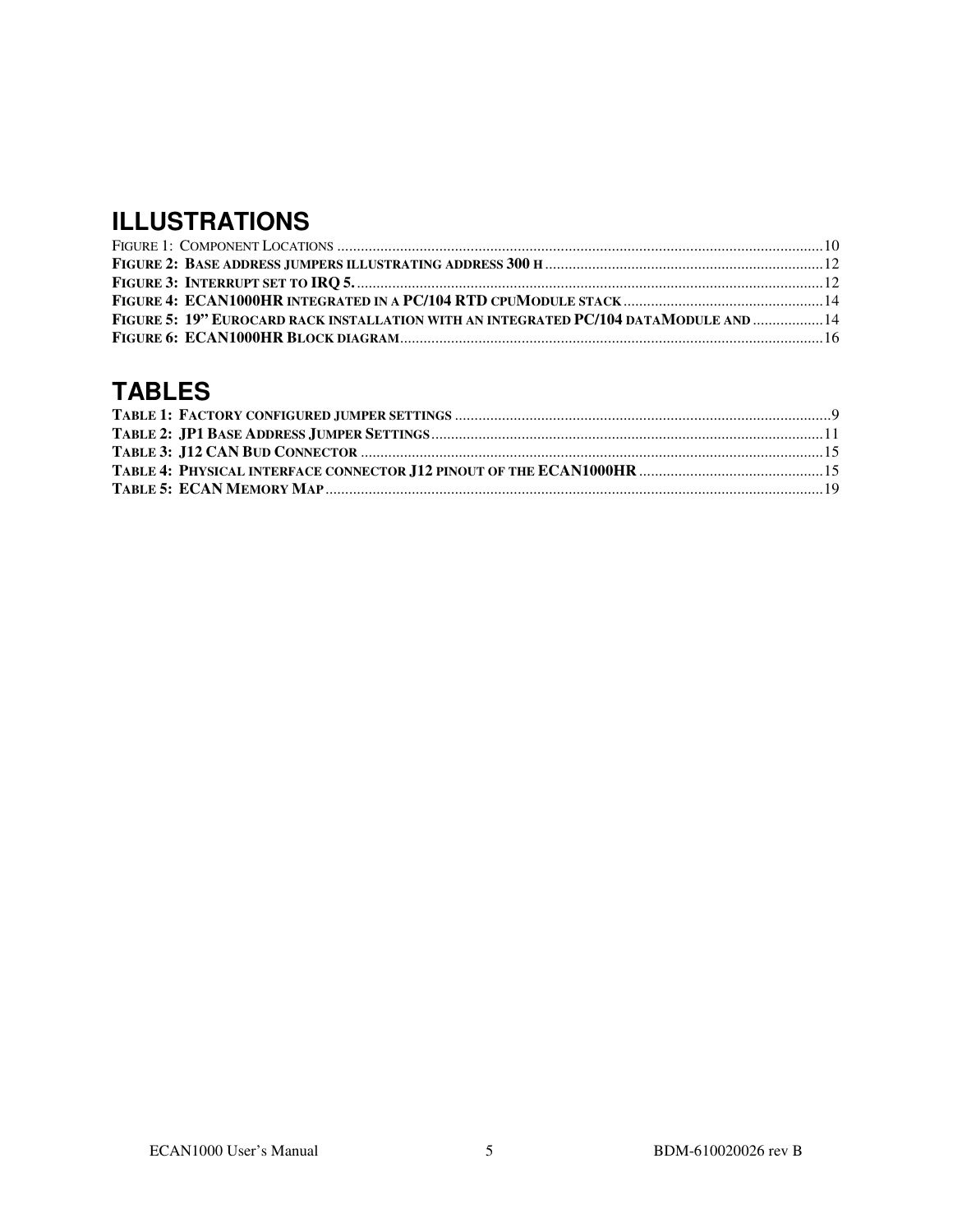## **Chapter 1 INTRODUCTION**

This user's manual describes the operation of the ECAN1000HR CAN bus Interface board.

## **Features**

#### **Some of the key features of the ECAN1000HR include:**

- SJA1000 CAN-network controller, Electrically compatible with the PCA82C200 stand-alone CAN controller chip
- 1 Mb/s maximum data rate (fully programmable)
- Full CAN-functionality 2.0 B
- Extended receive buffer (64 byte FIFO)
- 16 MHz clock frequency
- Galvanically isolated physical interfaces
- I/O mapped host interface using three addresses
- -40 to +85C operational temperature
- +5V only operation
- PC/104 compliant

The following paragraphs briefly describe the major features of the ECAN1000HR. A more detailed discussion in included in Chapter 4 (Hardware description) and in Chapter 5 (Board operation and programming). The board setup is described in Chapter 2 (Board Settings). A full description of the Philips SJA1000 CAN-controller is included in Chapter 5 (Board operation and programming).

### **CAN bus controller**

The ECAN1000HR CAN bus interface is implemented using the Philips SJA1000 controller. This controller supports CAN Specification 2.0. This versatile chip supports standard and extended Data and Remote frames; a Programmable Global Message Identifier Mask; 15 message objects of 8-byte Data Length and a Programmable Bit Rate. This fully integrated chip supports all the functionality of the CAN bus protocol. The internal 64 byte receive FIFO is ideal for block mode data transfer from the CAN controller chip.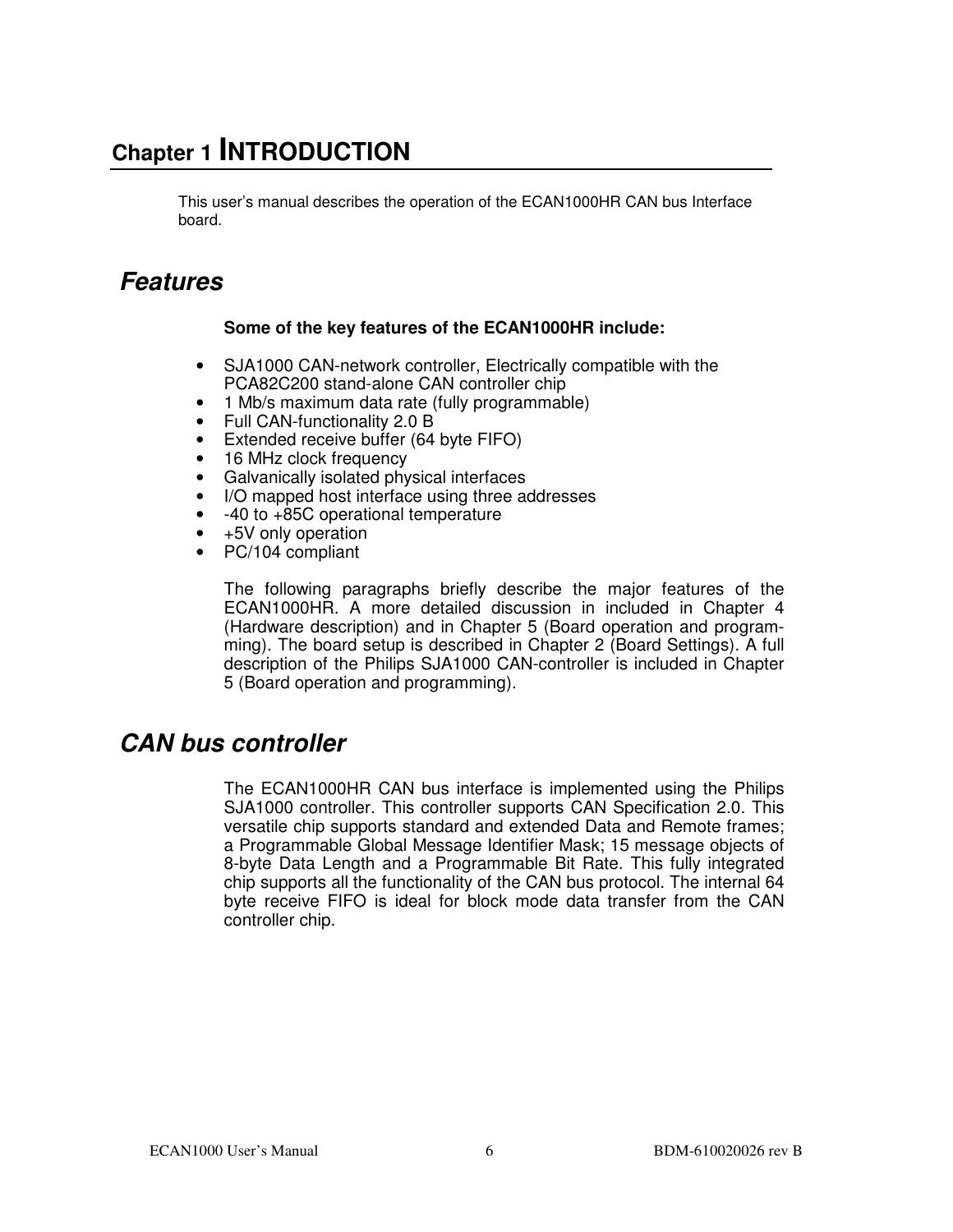### **Physical Interface**

Industrial environments require galvanic isolation and bus filtering to provide reliable data communication and safety. The galvanically isolated physical interface is uses high speed optocouplers and a DC/DC converter. To protect the input from radiated bus noise a specially balanced bus filter is used. The bus connectors conform to the ISO11898 /2 specification. (For more information on CAN bus please visit the CAN in Automation Website at**: http://www.can-cia.de**.)

### **Mechanical description**

The ECAN1000HR is designed on a PC/104 form factor. An easy mechanical interface to both PC/104 and EUROCARD systems can be achieved. Stack your ECAN1000HR directly on a PC/104 compatible computer using the onboard mounting holes.

### **Connector description**

There is a 10-pin interface connector on the ECAN1000HR to directly interface to the galvanically isolated CAN-networks. This header is compliant with the ISO11892/2 specified pinout.

### **What comes with your board?**

Your ECAN1000HR package contains the following items:

- ECAN1000HR CAN bus interface module
- User's manual

Note: Software and drivers can be downloaded from our website

If any item is missing or damaged, please call RTD Embedded Technologies, Inc. customer service department at the following number: (814) 234-8087.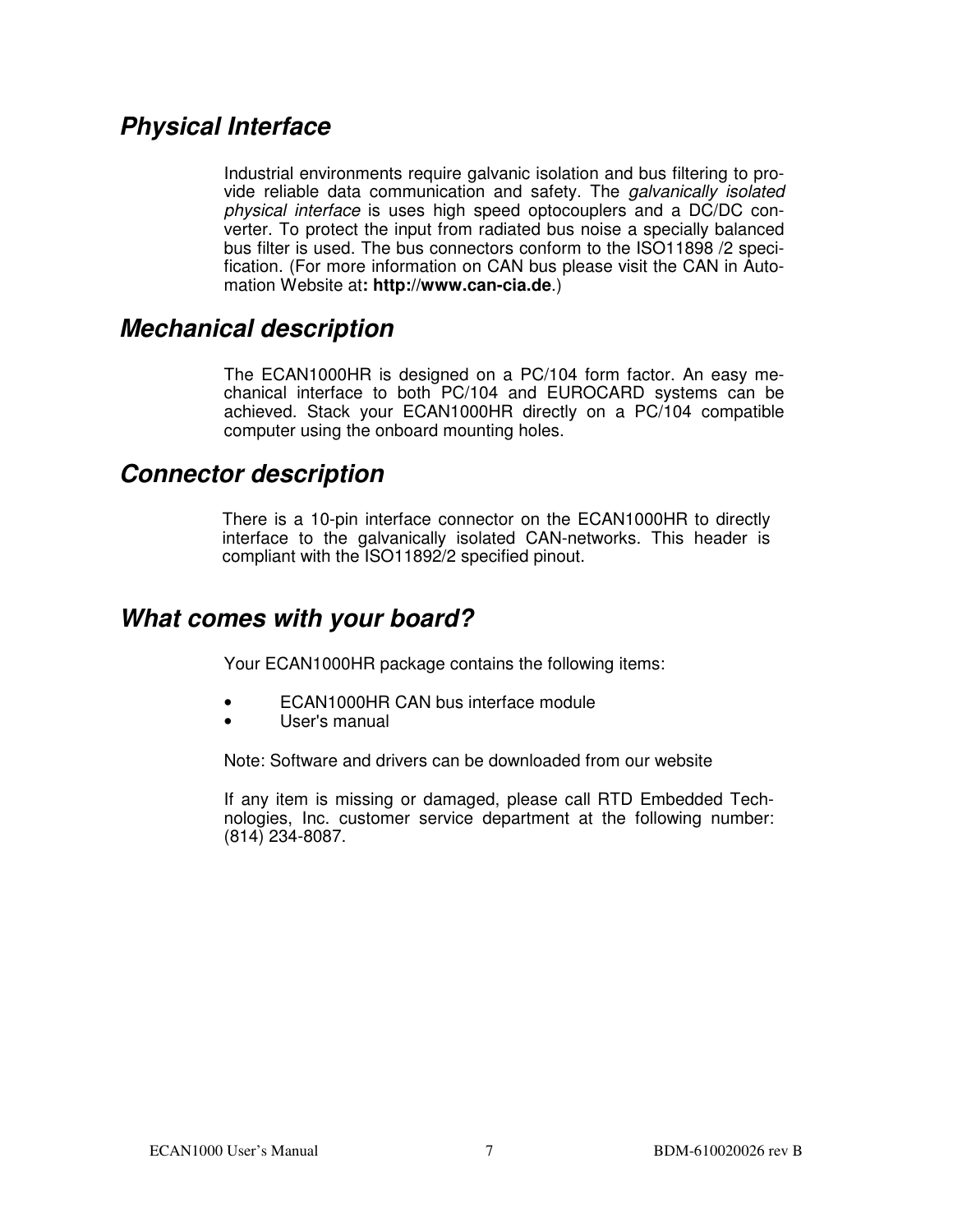### **Board accessories**

 In addition to the items included in your ECAN1000HR delivery, several accessories are available. Contact your local distributor for more information and for advice on selecting the most appropriate accessories to support your system.

### **Using this manual**

This manual is intended to help you install your new ECAN1000HR card and get it working quickly, whilst also providing enough detail about the board and its functions so that you can obtain maximum use of its features even in the most demanding applications. This manual does not cover CAN bus network programming and system design.

### **When you need help**

This manual and all the example programs will provide you with enough information to fully utilize all the features on this board. If you have any problems with installation or use of the board, contact our Technical Support Department (814) 234-8087. Alternatively, send an Email to: **sales@rtd.com.** When sending an Email request, please include the following information: Your company's name and address, your name, your telephone number, and a brief description of the problem.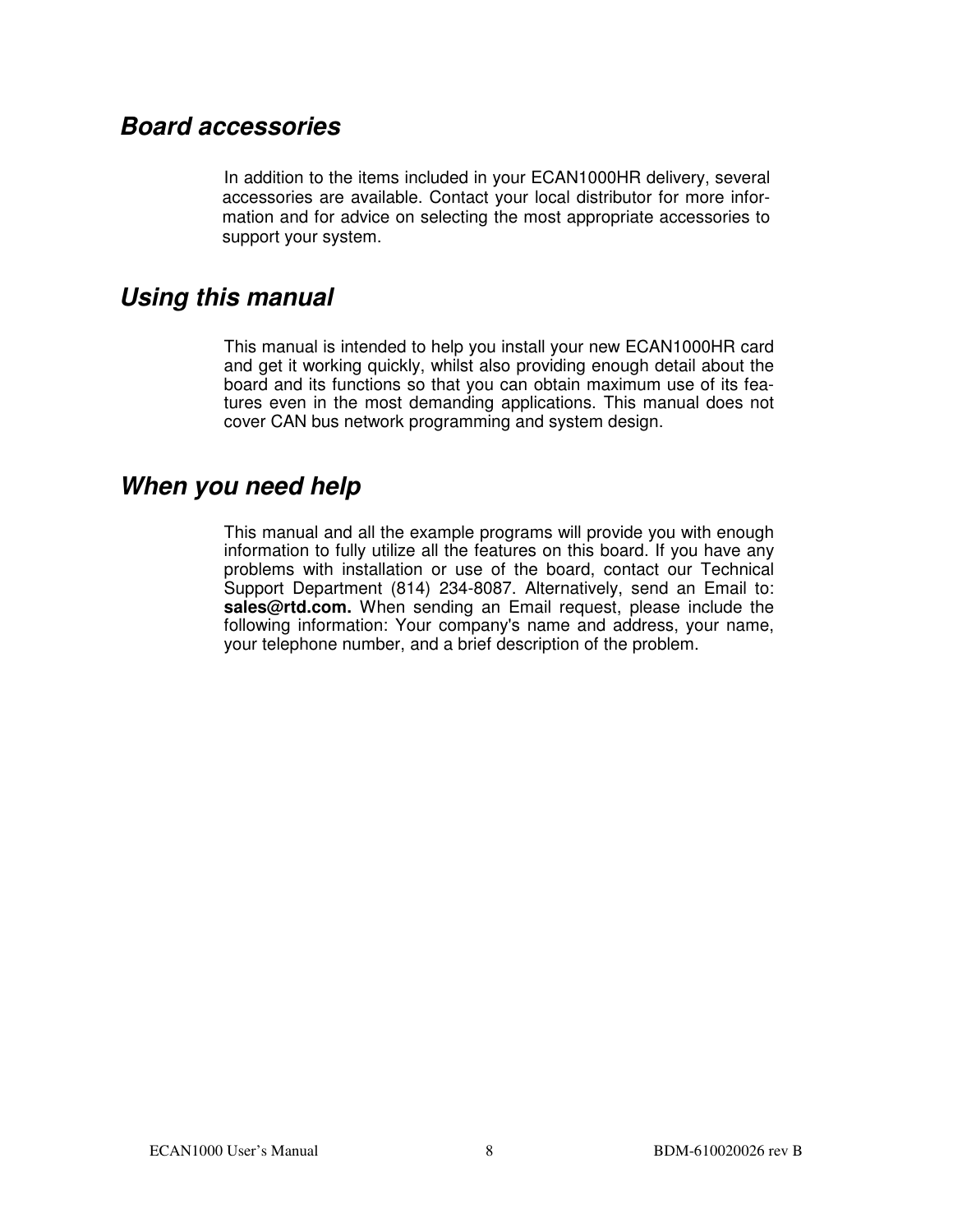## **Chapter 2 BOARD SETTINGS**

The ECAN1000HR CAN bus interface board has jumper settings which can be changed to suit your application and host computer memory configuration. The factory settings are listed and shown in the diagram at the beginning of this chapter.

## **Factory-Configured Jumper Settings**

Table 1 below illustrates the factory jumper setting for the ECAN1000HR. Figure 1 shows the board layout of the ECAN1000HR and the locations of the jumpers. The following paragraphs explain how to change the factory jumper settings to suit your specific application.

Table 1: Factory configured jumper settings (Please, see figure 1 for detailed locations)

| <b>JUMPER NAME</b>       | <b>DESCRIPTION</b>         | <b>NUMBER OF</b><br><b>JUMPERS</b> | <b>FACTORY</b><br><b>SETTING</b> |
|--------------------------|----------------------------|------------------------------------|----------------------------------|
| <b>JP1 BASE</b>          | <b>Base Addresses</b>      |                                    | 300H                             |
| JP5 IRQ<br><b>SELECT</b> | Host interrupts            | 10                                 | 5                                |
| J34                      | <b>CAN</b> bus termination |                                    | Closed                           |

**Table 1: Factory configured jumper settings**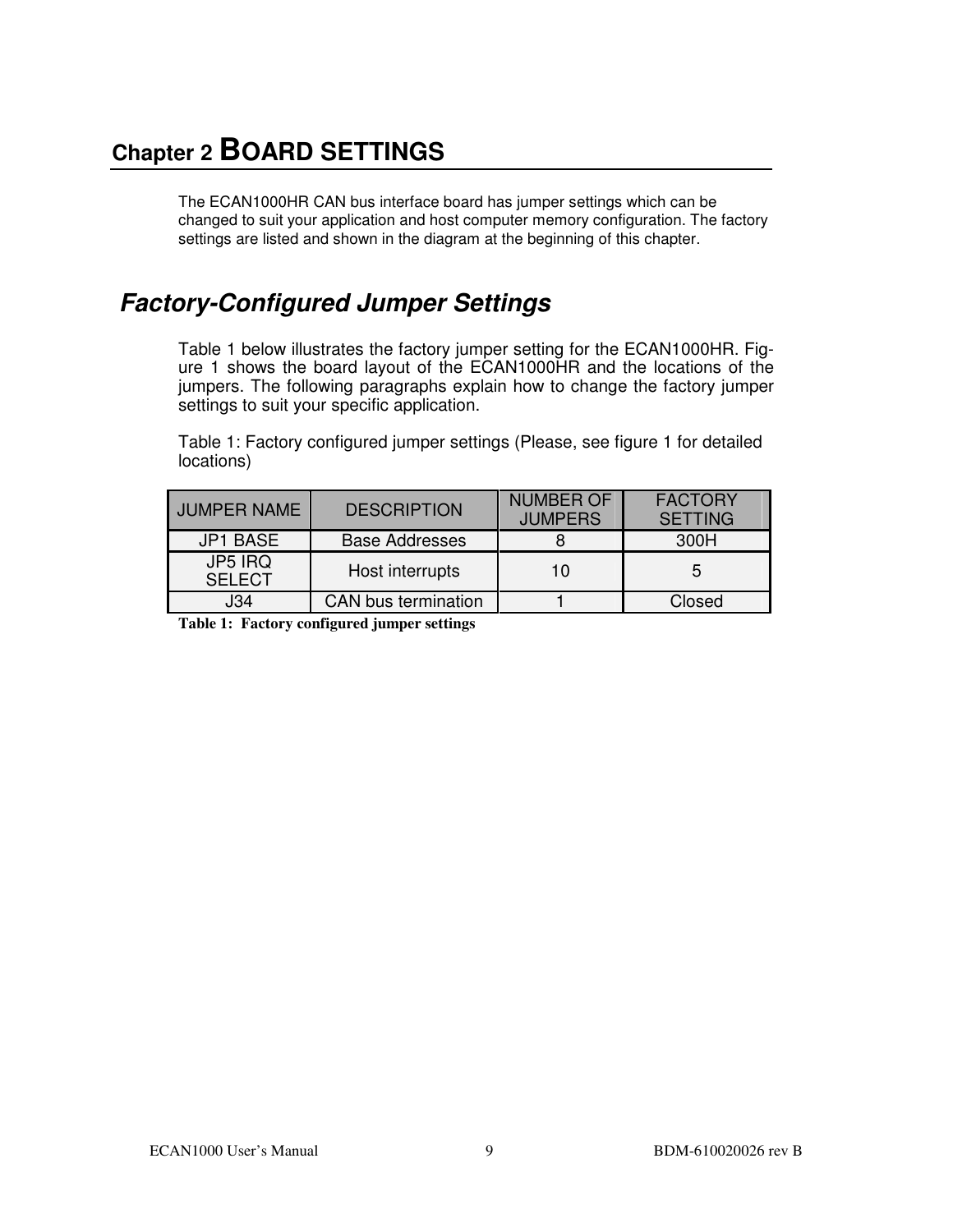

**Figure 1: Component Locations** 

## **Base Address Jumpers (Factory setting: 300h)**

The ECAN1000HR is I/O mapped into the memory space of your host XT/AT. This board occupies two I/O addresses starting from the base address.

The most common cause of failure when you are first setting up your module is address contention: Some of your computers I/O space is already occupied by other devices and memory resident programs. When the ECAN1000HR attempts to use its own reserved memory addresses (which are being already used by another peripheral device) erratic performance may occur and the data read from the board may be corrupted.

To avoid this problem make sure you set up the base address by using the ten jumpers marked "BASE". This allows you to choose from a number of different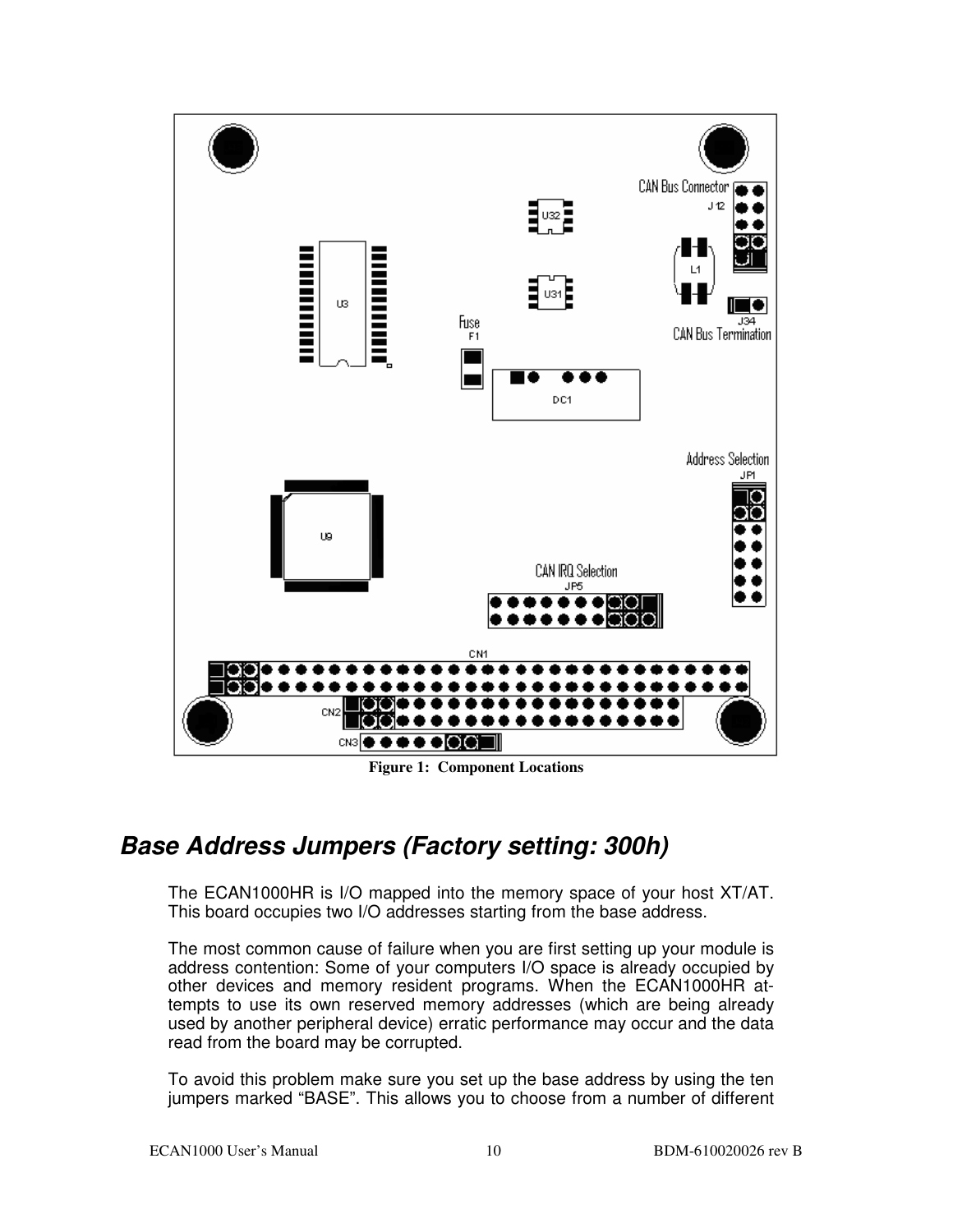addresses in your host computer I/O map. Should the factory installed setting of 300h be incompatible to your system configuration, you may change this setting to another using the options illustrated in Table 2. The table shows the jumper settings and their corresponding values in hexadecimal form. Ensure that you verify the correct location of the base address jumpers. When the jumper is removed it corresponds to a logical "0", connecting the jumper to a "1". When you set the base address of the board, record the setting inside the back cover of this manual

| <b>Base address Hex</b>                                             | <b>Jumper Settings</b><br>A8 A7 A6 A5                               |
|---------------------------------------------------------------------|---------------------------------------------------------------------|
| 200                                                                 | 0<br>0<br>0<br>0                                                    |
| 220                                                                 | 0<br>0<br>0<br>1                                                    |
| 240                                                                 | 0<br>0<br>1<br>0                                                    |
| 260                                                                 | $\overline{0}$<br>$\mathbf{1}$<br>0<br>1                            |
| 280                                                                 | $\mathbf{1}$<br>0<br>0<br>0                                         |
| 2A0                                                                 | $\overline{1}$<br>$\overline{0}$<br>0<br>1                          |
| 2C <sub>0</sub>                                                     | $\mathbf{1}$<br>$\mathbf 0$<br>1<br>0                               |
| 2E0                                                                 | $\mathbf{1}$<br>$\mathbf 0$<br>1<br>1                               |
| 300                                                                 | 1<br>$\bf{0}$<br>$\bf{0}$<br>$\bf{0}$                               |
| 320                                                                 | $\mathbf{1}$<br>0<br>0<br>$\mathbf{1}$                              |
| 340                                                                 | $\mathbf{1}$<br>$\mathbf 0$<br>1<br>0                               |
| 360                                                                 | $\mathbf{1}$<br>$\mathbf{1}$<br>0<br>$\mathbf{1}$                   |
| 380                                                                 | 1<br>1<br>0<br>0                                                    |
| 3A0                                                                 | $\mathbf{1}$<br>$\mathbf{1}$<br>0<br>1                              |
| 3C <sub>0</sub>                                                     | $\mathbf{1}$<br>$\mathbf{1}$<br>$\mathbf{1}$<br>0                   |
| 3E0                                                                 | $\mathbf{1}$<br>1<br>1<br>1                                         |
| $0 = JUMPER OFF$<br><b>TD</b> <sup>1</sup><br><b><del>.</del> .</b> | 1 = JUMPER CLOSED<br>$\mathbf{A}$ and $\mathbf{B}$<br>$\sim$ $\sim$ |

#### **BASE ADDRESS JUMPER SETTINGS ECAN1000HR**

**Table 2: JP1 Base Address Jumper Settings** 

Note: The above table illustrates the settings for the high address bits A8-A5, A9 is always decoded "1".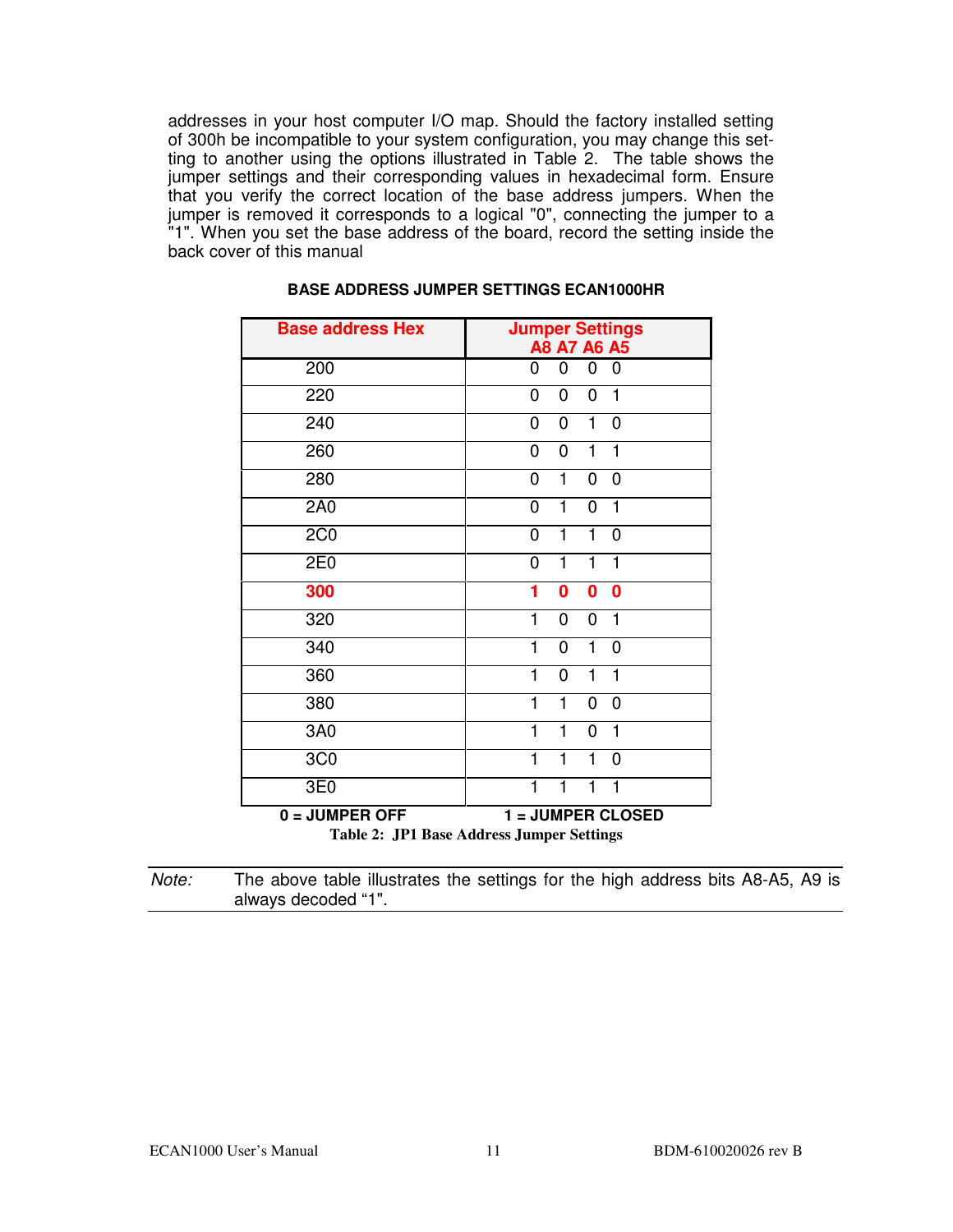| BAS<br>E. |  |
|-----------|--|
|           |  |
|           |  |
|           |  |
|           |  |
|           |  |
|           |  |
|           |  |
|           |  |
|           |  |



## **Interrupt channel (Factory setting: IRQ5)**

The header connector, shown in Figure 3 below, lets you connect the onboard SJA1000 CAN controllers interrupt outputs to one of the interrupt channels available on the host XT/AT bus. If your board has no ATextension interrupts, IRQ 10-15 are not available.



Note: The ECAN1000HR does not support interrupt sharing! This feature is sometimes regarded as a part of the PC/104 special features. After extensive software and hardware tests we have found that error free interrupt performance can not be guaranteed when sharing interrupts.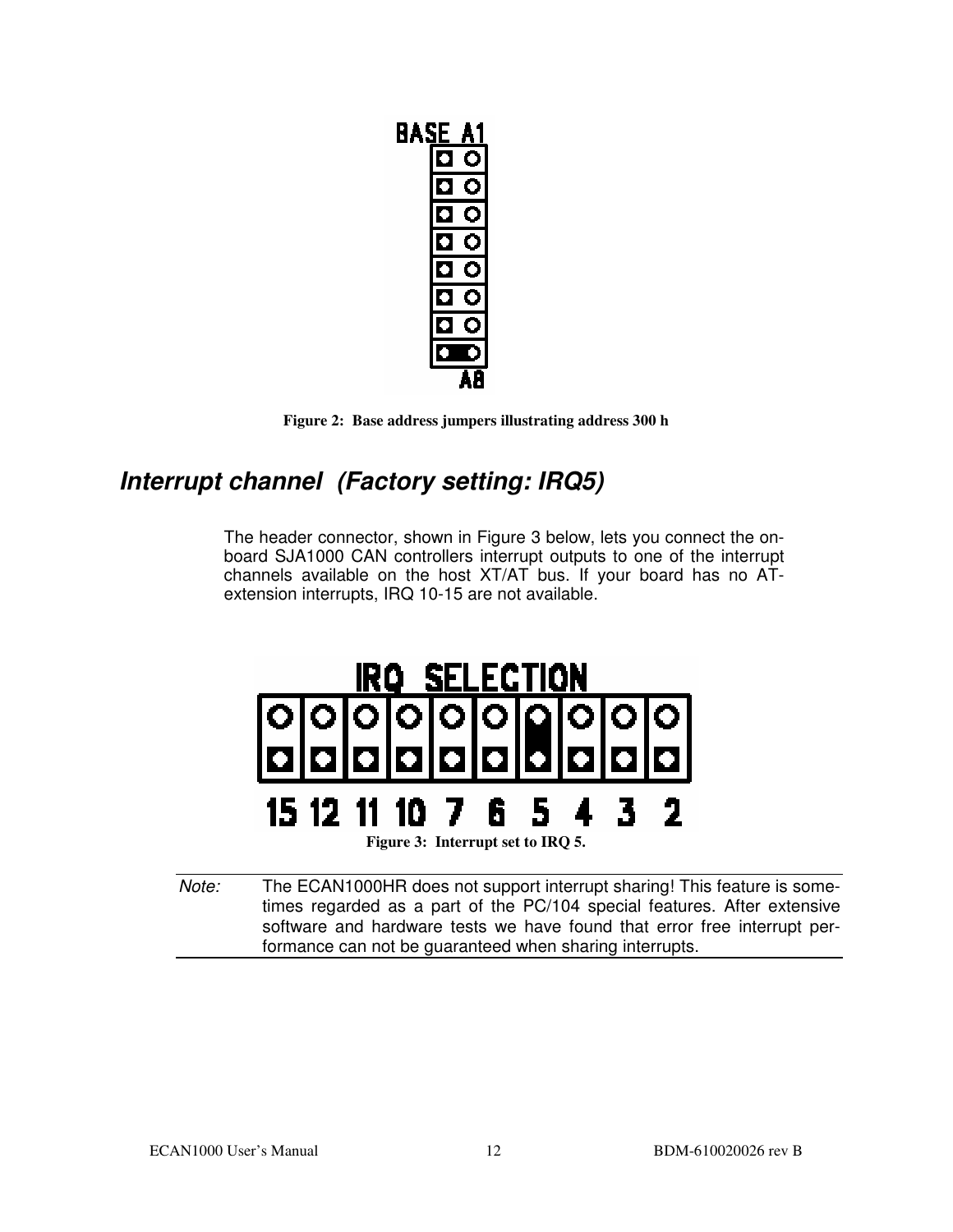## **Chapter 3 BOARD INSTALLATION**

The ECAN1000HR CAN bus interface board is very easy to connect to your industrial distributed control system. Direct interface to PC/104 systems as well as EUROCARD boards is possible. This chapter gives stepby-step instructions on how to install the ECAN1000HR into your system.

After completing the installation it is recommended that you use the diagnostic and test software to fully verify that your board is working.

### **Board Installation**

Keep your board in the antistatic bag until you are ready to install it to your system! When removing it from the bag, hold the board at the edges and do not touch the components or connectors. Please handle the board in an antistatic environment and use a **grounded** workbench for testing and handling of your hardware. Before installing the board in your computer, check the jumper settings. Chapter 2 reviews the factory settings and how to alter them. If any alterations are needed, please refer to the appropriate instructions in this chapter. Do however note that incompatible settings can result in unpredictable board operation and erratic response.

#### **General installation guidelines:**

- **Turn OFF the power to your computer and all devices connected to the ECAN1000HR.**
- Touch the grounded metal housing of your computer to discharge any antistatic build-up and then remove the board from its antistatic bag.
- Hold the board by the edges and install it in an enclosure or place it on the table on an antistatic surface.
- Connect the board to the CAN field bus using the field bus interface header connector J12. Make sure that the orientation of the cable is correct.

#### **Installation integrated with a PC/104 module stack**

- Secure the four PC/104 installation holes with standoffs.
- Connect the board to the CAN bus using the CAN header connector J12.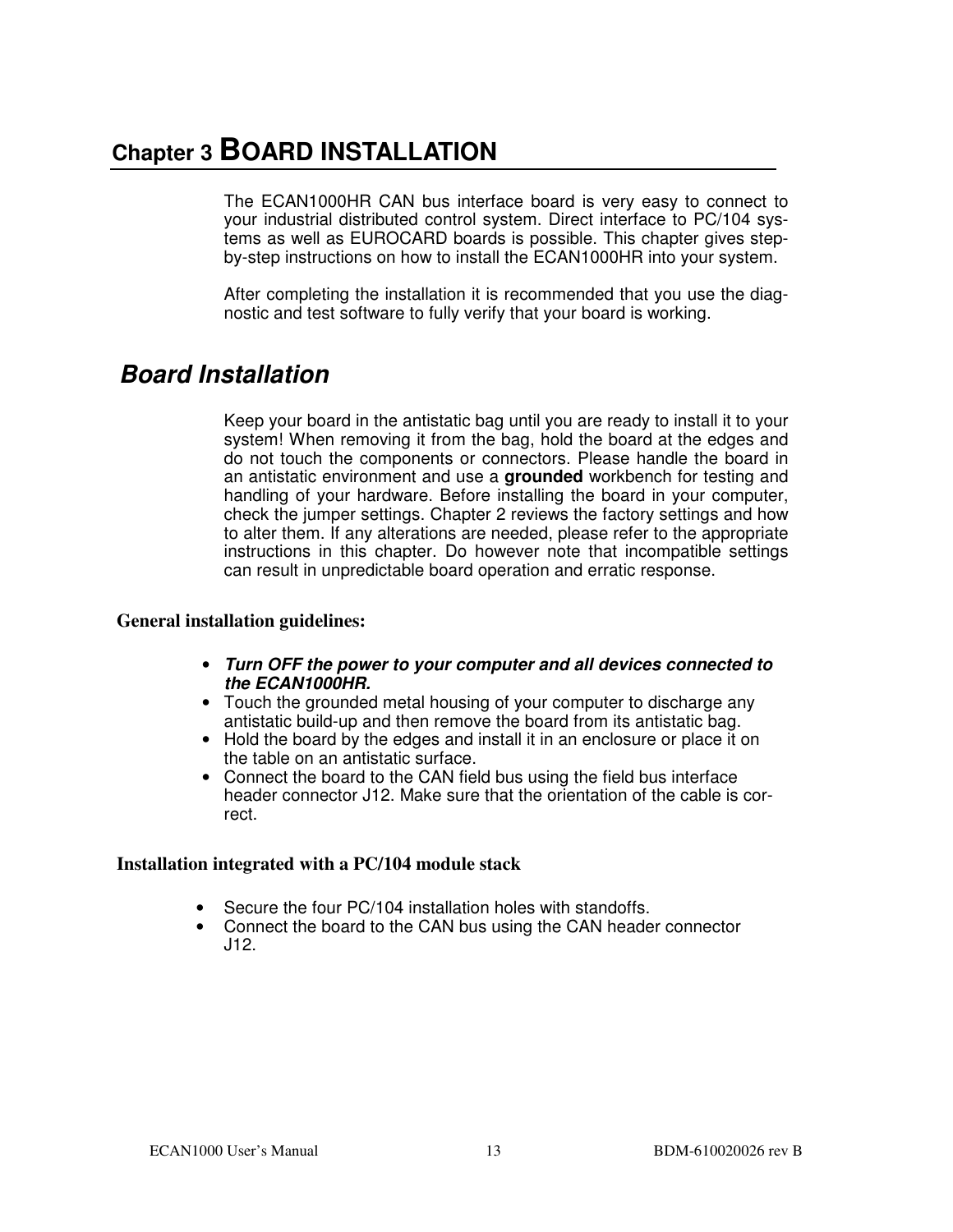

**Figure 4: ECAN1000HR integrated in a PC/104 RTD cpuModule stack** 

#### **3U rack or enclosure installation with a EUROCARD CPU containing an ECAN1000HR**

The PC/104 system can be easily inserted into a 19" rack installation using the CPU as a "form factor adaptor". Assemble your PC/104 data modules on an RTD single board EUROCARD computer and install the system in a 19" enclosure. Multiple ECAN1000HR boards can be easily connected to this system. See figure 5 below.



**Figure 5: 19" Eurocard rack installation with an integrated PC/104 dataModule and EUROCARD cpuModule computer system**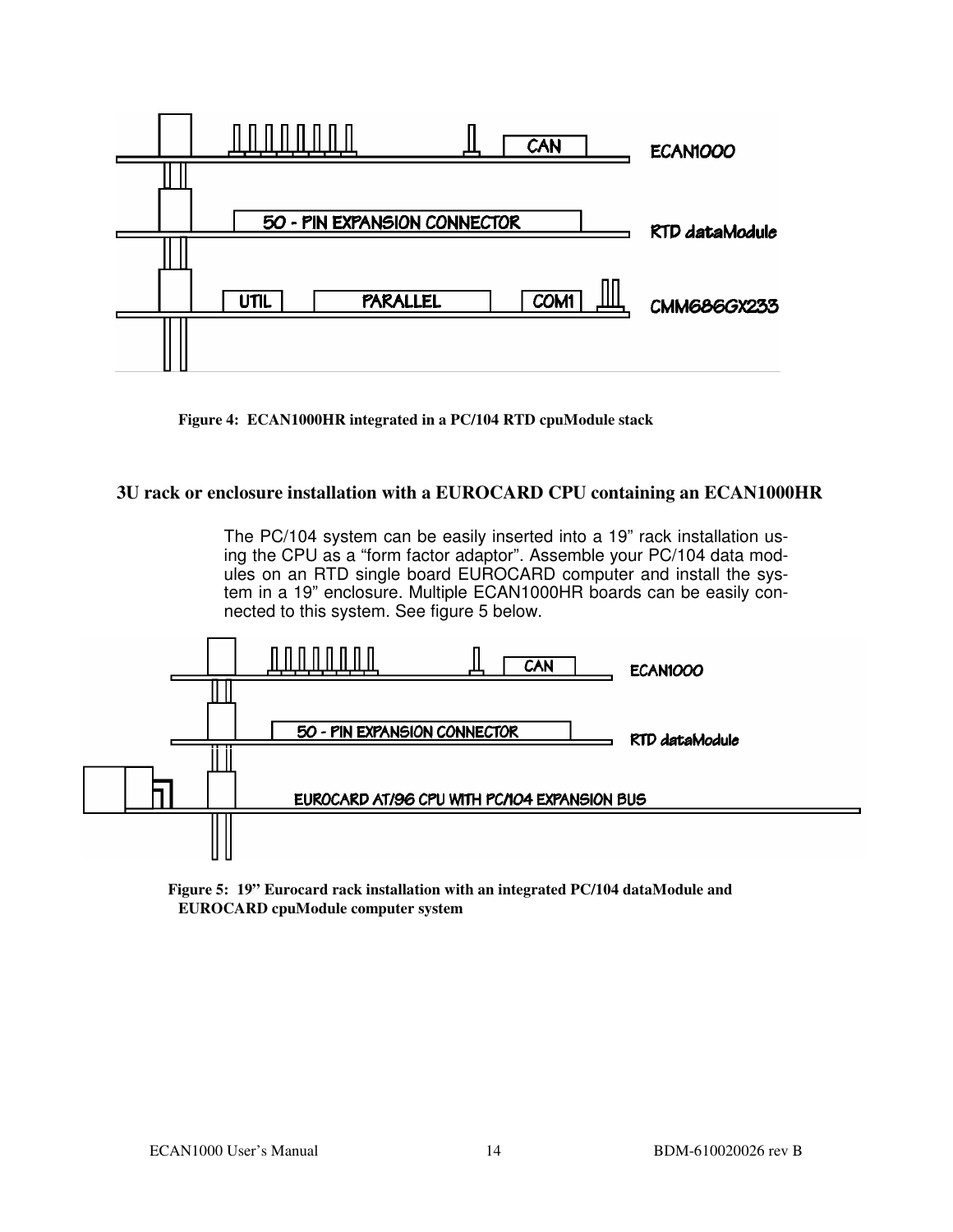## **J12 Galvanically isolated CAN bus connector**

Table 3 below shows the CAN physical interface connector pinout. This connector is to the right hand side of your board marked J12. The pinout conforms to the ISO 11898/2 standard specification.

| <b>PIN number</b> | <b>Function</b>     |
|-------------------|---------------------|
|                   | N.C.                |
| $\overline{2}$    | GND_isolated        |
| 3                 | <b>BUS_L</b>        |
| 4                 | <b>BUS_H</b>        |
| 5                 | <b>GND</b> isolated |
| 6                 | N.C.                |
|                   | N.C.                |
| 8                 | +5V-isolated        |
| 9                 | <b>GND-isolated</b> |
| 10                | N.C.                |

**Table 3: J12 CAN Bud Connector**

|       |          | 5               |              |       |
|-------|----------|-----------------|--------------|-------|
| I GND | N.C.     | $ $ $ $ GND $ $ | <b>BUS_L</b> | N.C.  |
| N.C.  | $L + 5V$ | N.C.            | <b>BUS_H</b> | I GND |
| 10    |          | ิค              |              |       |

**Table 4: Physical interface connector J12 pinout of the ECAN1000HR**

### **J34 Galvanically isolated CAN bus termination jumper**

The jumper marked as J34 is the CAN bus termination jumper. Only two termination jumpers should be closed at the endpoints of the CAN bus. Failure to do so may degrade the performance of the bus and it will affect the bus timing characteristics of the CAN bus. The maximum guaranteed drive capability of the CAN bus transceiver is 32 nodes.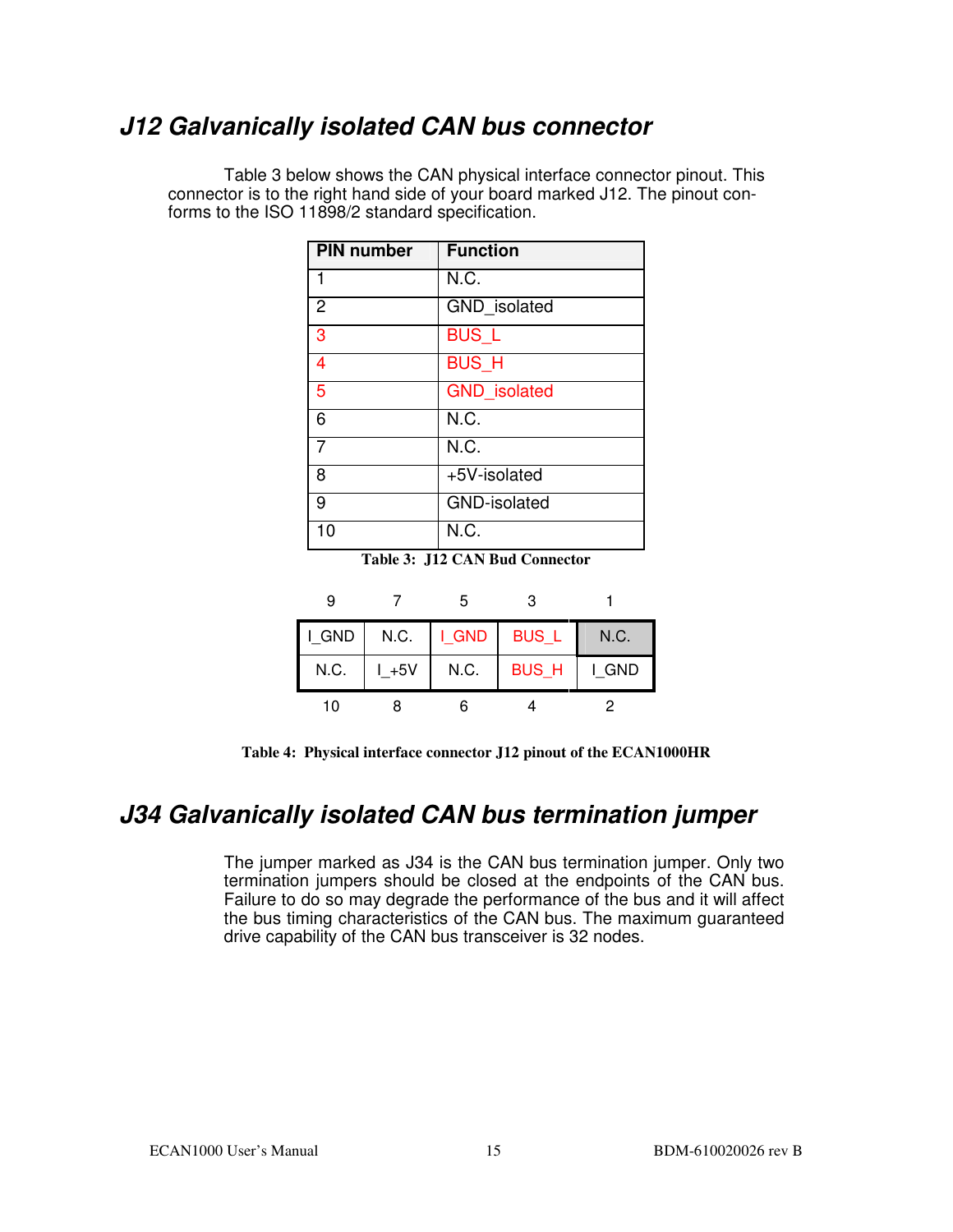## **Chapter 4 HARDWARE DESCRIPTION**

This chapter describes in detail the major features of the ECAN1000HR:

- The Philips SJA1000 CAN bus controller
- Galvanic isolation of the CAN bus



**Figure 6: ECAN1000HR Block diagram**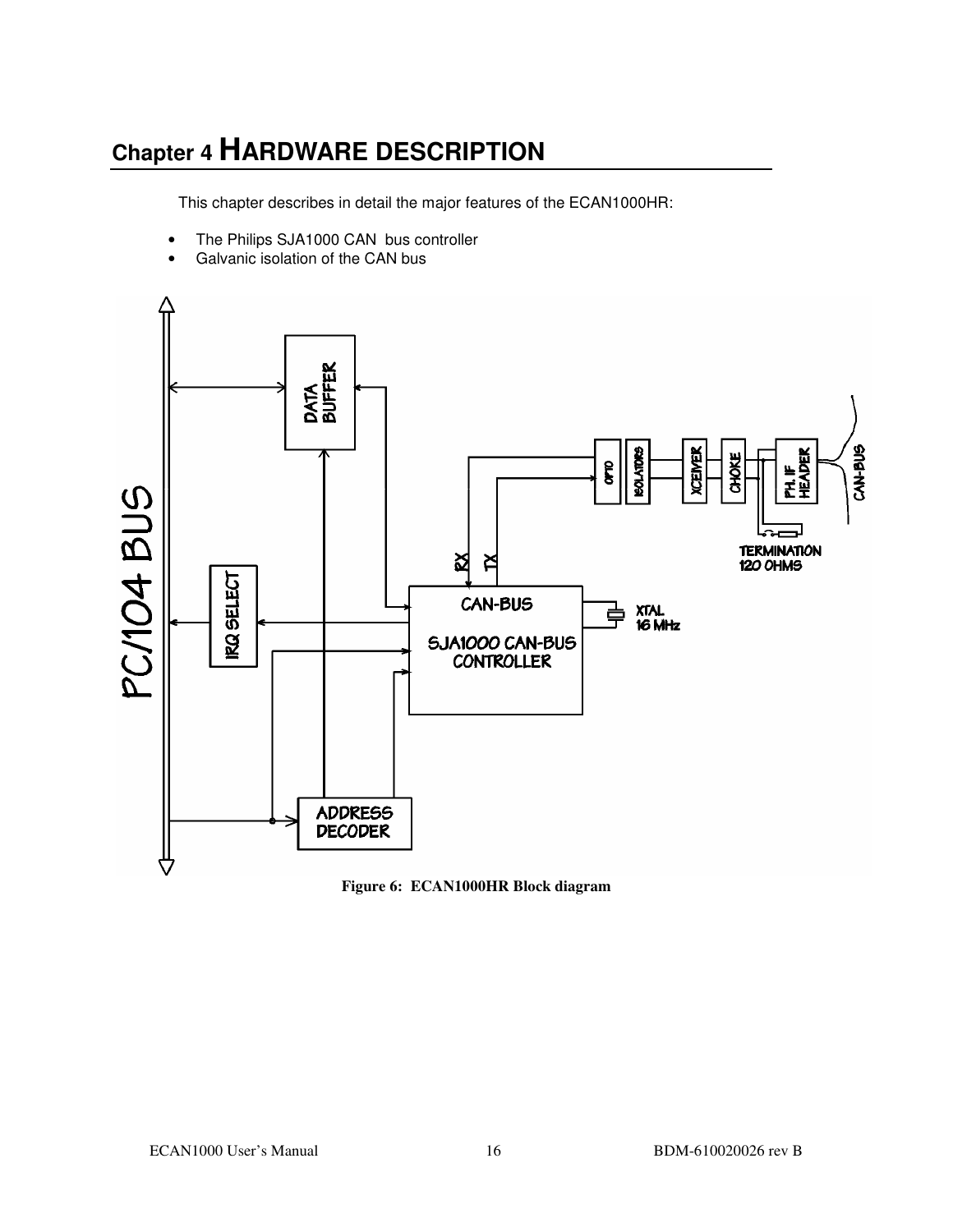#### **The CAN bus controller**

The SJA1000 CAN bus controller uses a 16 MHz base oscillator. This must be taken into account when performing settings in the CAN bus timing registers that set the baud rate and sampling times of the CAN network.

The SJA1000 CAN controller consists of seven functional blocks. The host interface logic; the Transmit Buffer; the Receive Buffer; the Acceptance Filter; the Bit Stream Processor; the Bit Timing Logic and the Error management logic. A detailed description of these blocks is listed in the detailed component specific datasheet reprinted from Philips Semiconductors.

The SJA1000 internal message FIFO RAM provides storage for 64 message bytes. Each message can vary from one to up to 8 bytes in length. Each message object has a unique identifier and can be configured to either transmit or to receive.

Each message identifier contains control and status bits. A message object with a direction set for receive will send a remote frame by requesting a message transmission. A message set as transmit will be configured to automatically send a data frame whenever a remote frame with a matching identifier is received over the CAN bus. All message objects have separate transmit and receive interrupts and status bits, allowing the CPU full flexibility in detecting when a remote frame has been sent or received.

The SJA1000 also features masking for acceptance filtering. This feature allows the user to globally mask, or "don't care", any identifier bits of the incoming message. This mask is programmable to allow the user to design an application specifically message identification strategy. There are separate global masks for standard and extended frames. The incoming message first passes through the global mask and is then matched to the identifiers in the message objects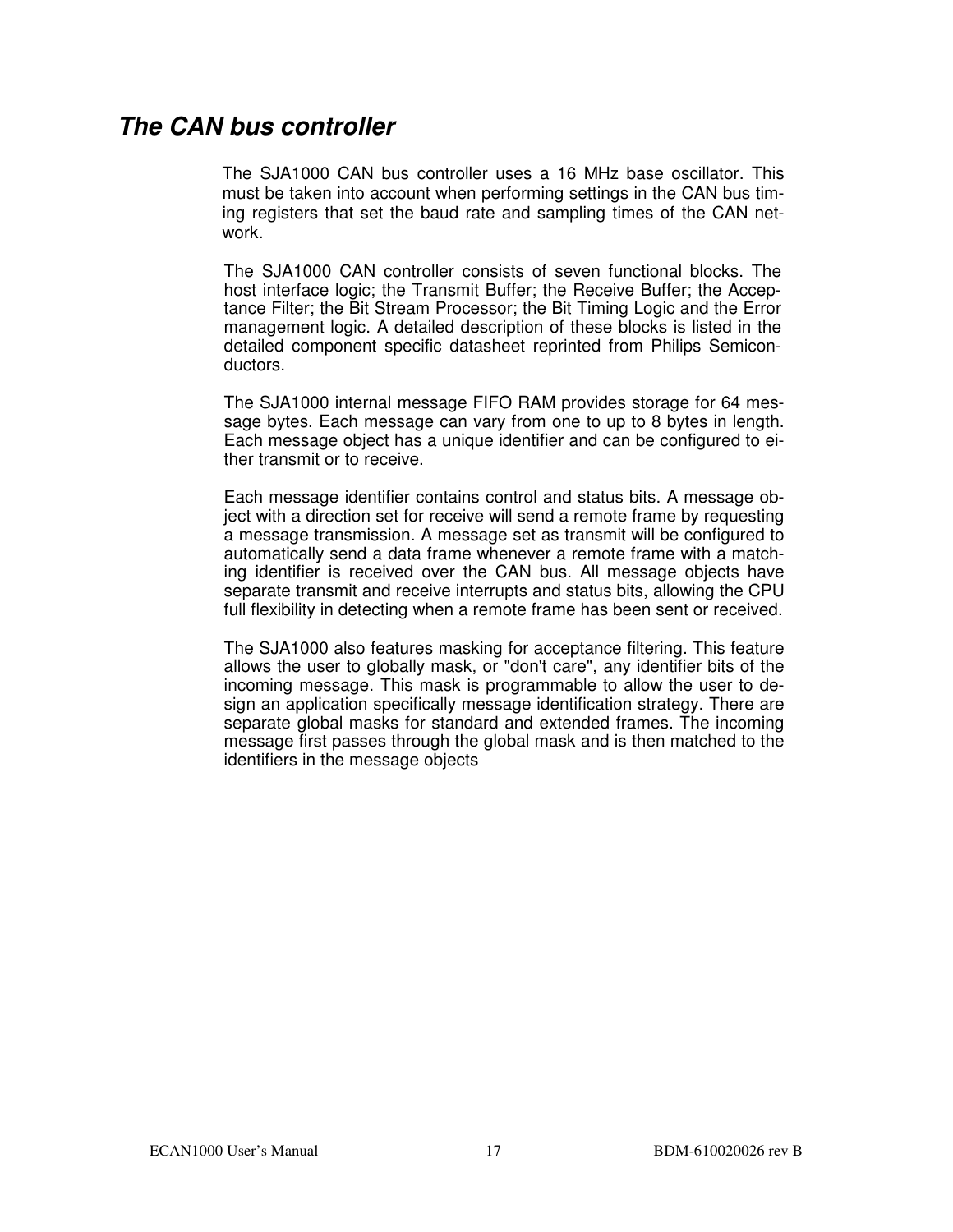## **Galvanic isolation of the CAN bus**

The galvanic isolation of the ECAN1000HR is implemented using the following:

- Optocouplers for reliable data transmission
- DC/DC converter to supply power to the CAN bus and the physical interface circuitry.

The high-speed optocouplers are directly connected to the SJA1000. The optocouplers drive the CAN bus transceiver. A special balanced CAN bus choke is used not only to improve immunity to bus noise, but also to protect the bus transceiver. This choke also reduces the radiated emissions in the range of 30- 200MHz.

A 1W DC/DC converter may be used to power other remote devices on the CAN bus. The output power of this converter is isolated up to 1.5 kV peak. A 125mA fuse (green) are used to protect the DC/DC converter.

The jumper marked as J34 is the CAN bus termination jumper. Only two termination jumpers should be closed at the endpoints of the CAN bus. Failure to do so may degrade the performance of the bus or even cause permanent damage to the driver chips. The maximum drive of the transceiver is 32 nodes.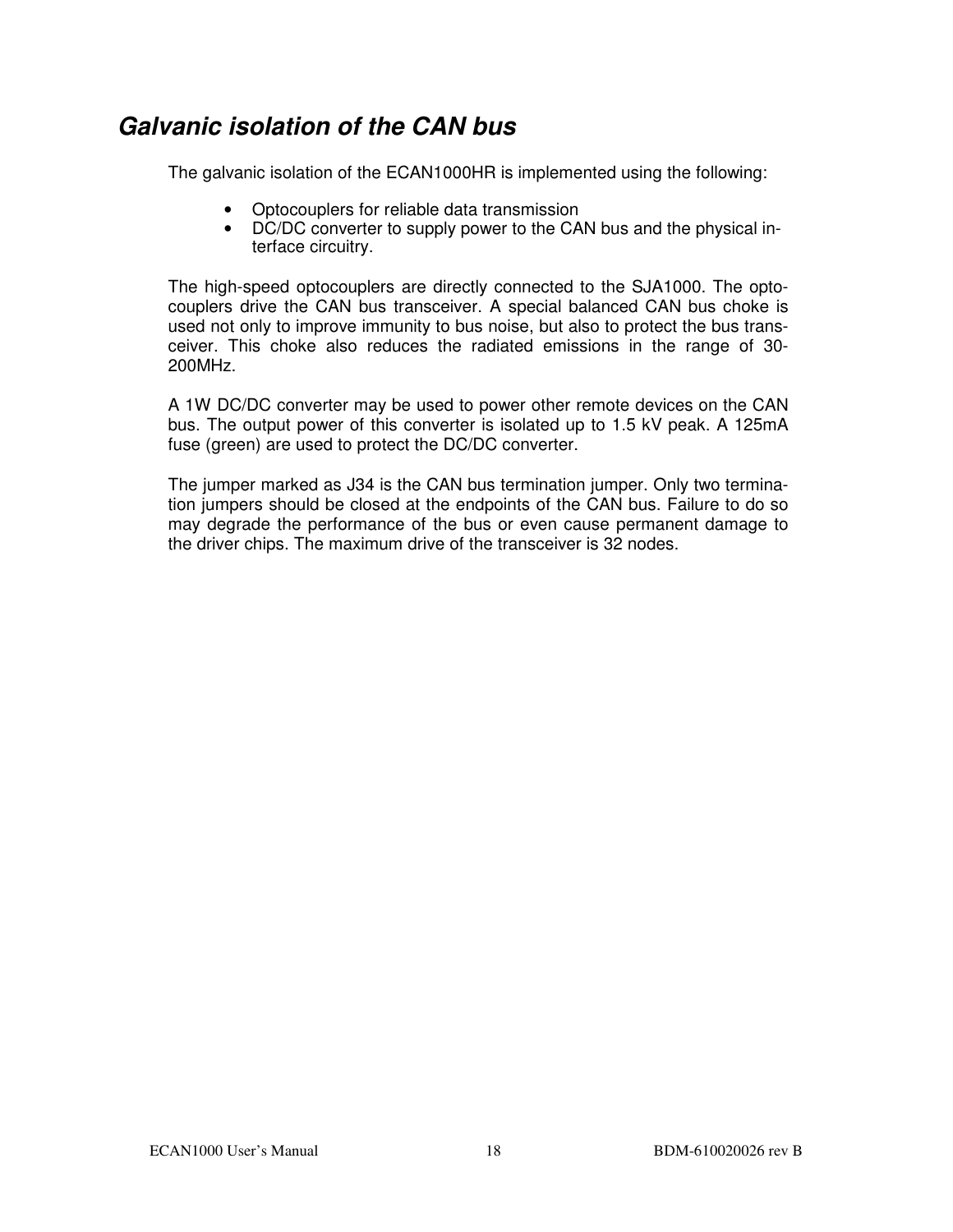## **Chapter 5 BOARD OPERATION AND PROGRAMMING**

This chapter shows you how to program and use your ECAN1000HR. It provides a complete description of the internal memory map of the chip and a detailed discussion of the internal registers to aid you in programming your CAN controller chip. The full functionality of the ECAN1000HR is described in the attached datasheet reprint from Philips on the SJA1000 CAN controller chip.

## **Defining the Memory Map**

The memory map of the ECAN1000HR occupies 2 bytes of host PC I/O memory space. This 3-byte window is freely selectable by the user as described in *Chapter 2, Table 2.* After setting the base address you have access to the internal resources of the SJA1000 CAN controller chip. These resources are described in the next sections reprinted from the SJA1000 chip specific user's manual.

| <b>ADDRESS</b> | <b>Description</b>                  |
|----------------|-------------------------------------|
| BASE+00h       | <b>ADDRESS</b>                      |
| BASE+01h       | <b>DATA of ADDRESS</b>              |
| $BASE+02h$     | <b>HARDWARE RESET</b><br>OF SJA1000 |

|  |  | <b>Table 5: ECAN Memory Map</b> |  |
|--|--|---------------------------------|--|
|--|--|---------------------------------|--|

The SJA1000 chip access is multiplexed in such a way that the host must first write to BASE+0 the internal address of the CAN chip and after that perform a write to address BASE+1 with the actual data to be written into the desired memory location. An example is listed below using "C" syntax. (We assume base address is 300H.)

Write 78H to the CAN controller Control byte located in the on-chip address 0.

#### **outp(0x300,0x00); outp(0x301,0x78);**

Address BASE+02h is a hardware-reset function of the SJA1000. Performing a read or write to this address will cause a hardware reset to the CAN controller. You may need to reset the chip in case of an unrecoverable error in the CAN controller chip.

On the following pages is attached the chip specific user's manual for the SJA1000 CAN controller chip.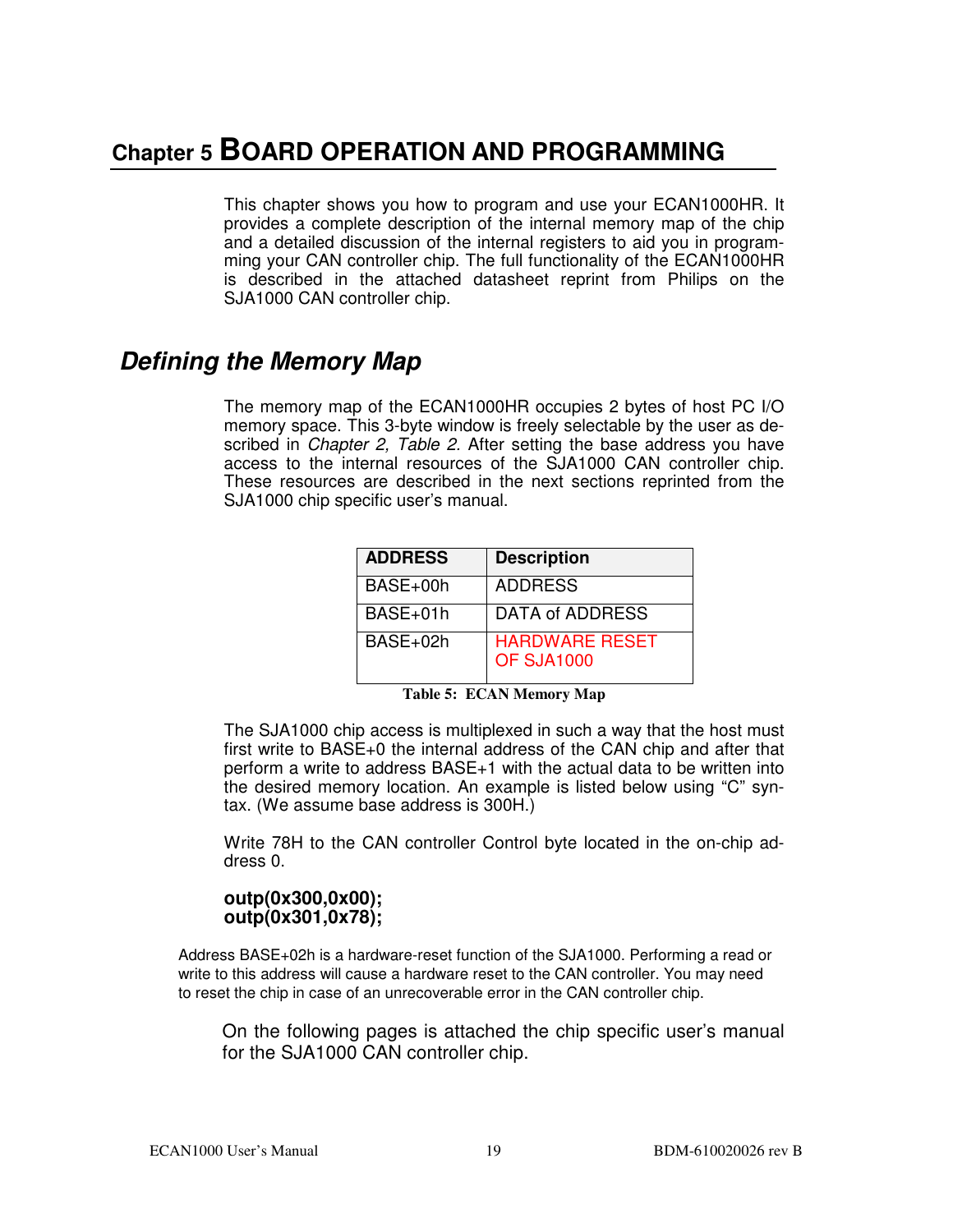### **INTERRUPTS**

#### **What is an interrupt?**

An interrupt is an event that causes the processor in your computer to temporarily halt its current process and execute another routine. Upon completion of the new routine, control is returned to the original routine at the point where its execution was interrupted.

Interrupts are a very flexible way of dealing with asynchronous events. Keyboard activity is a good example; your computer cannot predict when you might press a key and it would be a waste of processor time to do nothing whilst waiting for a keystroke to occur. Thus the interrupt scheme is used and the processor proceeds with other tasks. When a keystroke finally occurs, the keyboard then 'interrupts' the processor so that it can get the keyboard data .It then places it into the memory, and then returns to what it was doing before the interrupt occurred. Other common devices that use interrupts are A/D boards, network boards, serial ports etc.

Your ECAN1000HR can interrupt the main processor when a message is received or transmitted if interrupts are enabled on the ECAN1000HR board. By using interrupts you can write powerful code to interface to your CAN network.

#### **Interrupt request lines**

To allow different peripheral devices to generate interrupts on the same computer, the PC AT bus has interrupt request channels (IRQs). A rising edge transition on one of these lines will be latched into the interrupt controller. The interrupt controller checks to see if the interrupts are to be acknowledged from that IRQ and, if another interrupt is being processed, it decides if the new request should supersede the one in progress or if it has to wait until the one in progress has been completed. The priority level of the interrupt is determined by the number of the IRQ as follows; IRQ0 has the highest priority whilst IRQ15 has the lowest. Many of the IRQs are used by the standard system resources, IRQ0 is dedicated to the internal timer, IRQ1 is dedicated to the keyboard input, IRQ3 for the serial port COM2, and IRQ4 for the serial port COM1. Often interrupts 2,5 and 7 are free for the user.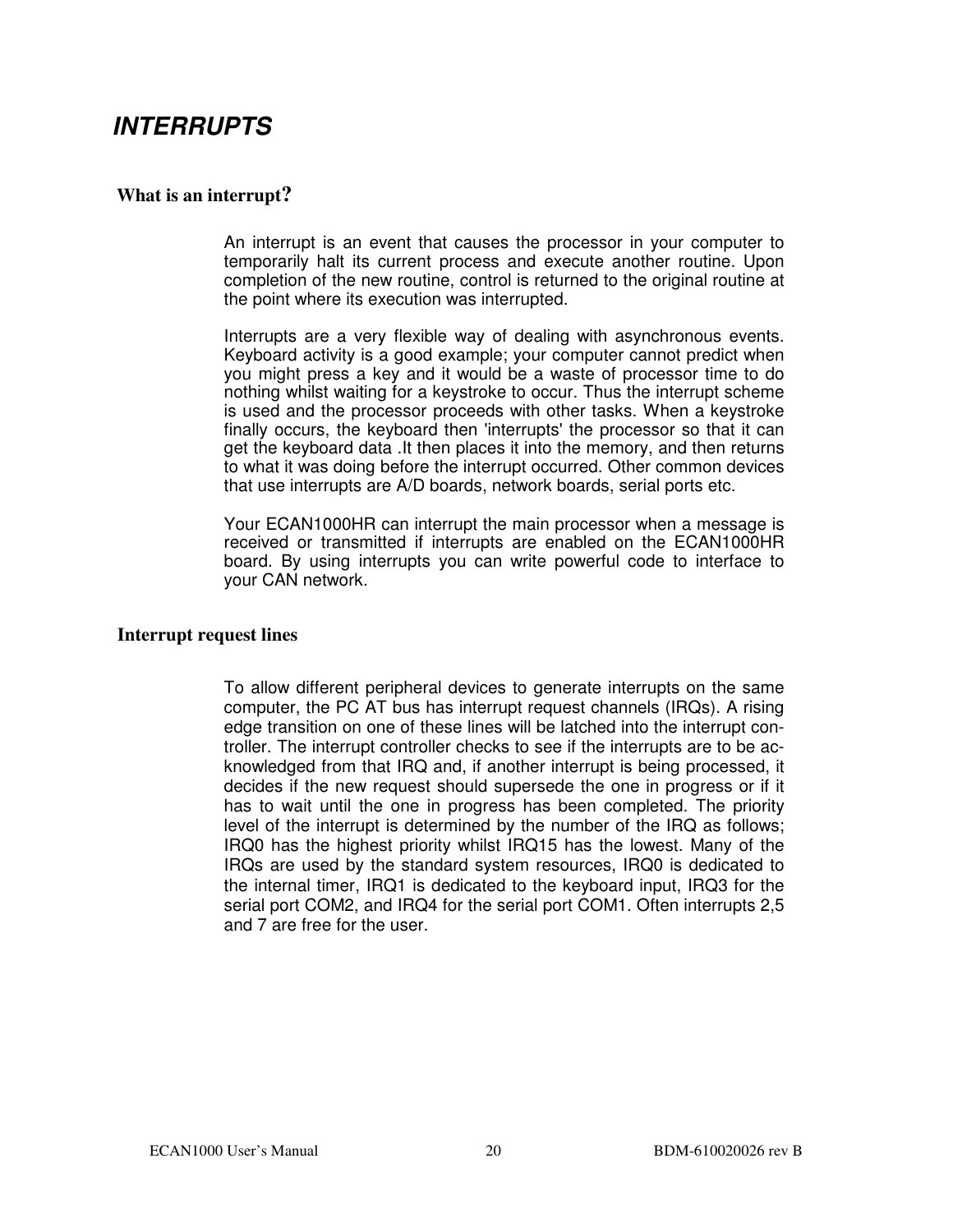#### **8259 Programmable Interrupt Controller**

The chip responsible for handling interrupt requests in a PC is the 8259 Interrupt Controller. To use interrupts you will need to know how to read and set the 8259's internal interrupt mask register (IMR) and how to send the end-of-interrupt (EOI) command to acknowledge the 8259 interrupt controller.

#### **Interrupt Mask Register (IMR)**

Each bit in the interrupt mask register (IMR) contains the mask status of the interrupt line. If a bit is set (equal to 1), then the corresponding IRQ is masked, and it will not generate an interrupt. If a bit is cleared (equal to 0), then the corresponding IRQ is not masked, and it can then generate an interrupt. The interrupt mask register is programmed through **port 21h**.

#### **End-of-Interrupt (EOI) Command**

After an interrupt service routine is complete, the 8259 Interrupt Controller must be acknowledged by writing the value 20h to port 20h.

#### **What exactly happens when an interrupt occurs?**

Understanding the sequence of events when an interrupt is triggered is necessary to correctly write interrupt handlers. When an interrupt request line is driven high by a peripheral device (such as the ECAN1000HR), the interrupt controller checks to see if interrupts are enabled for that IRQ. It then checks to see if other interrupts are active or requested and determines which interrupt has priority. The interrupt controller then interrupts the processor. The current code segment (CS), instruction pointer (IP), and flags are pushed onto the system stack, and a new set if CS and IP are loaded from the lowest 1024 bytes of memory.

This table is referred to as the interrupt vector table and each entry to this table is called an interrupt vector. Once the new CS and IP are loaded from the interrupt vector table, the processor starts to execute code from the new Code Segment (CS) and from the new Instruction Pointer (IP). When the interrupt routine is completed the old CS and IP is popped from the system stack and the program execution continues from the point where the interruption occurred.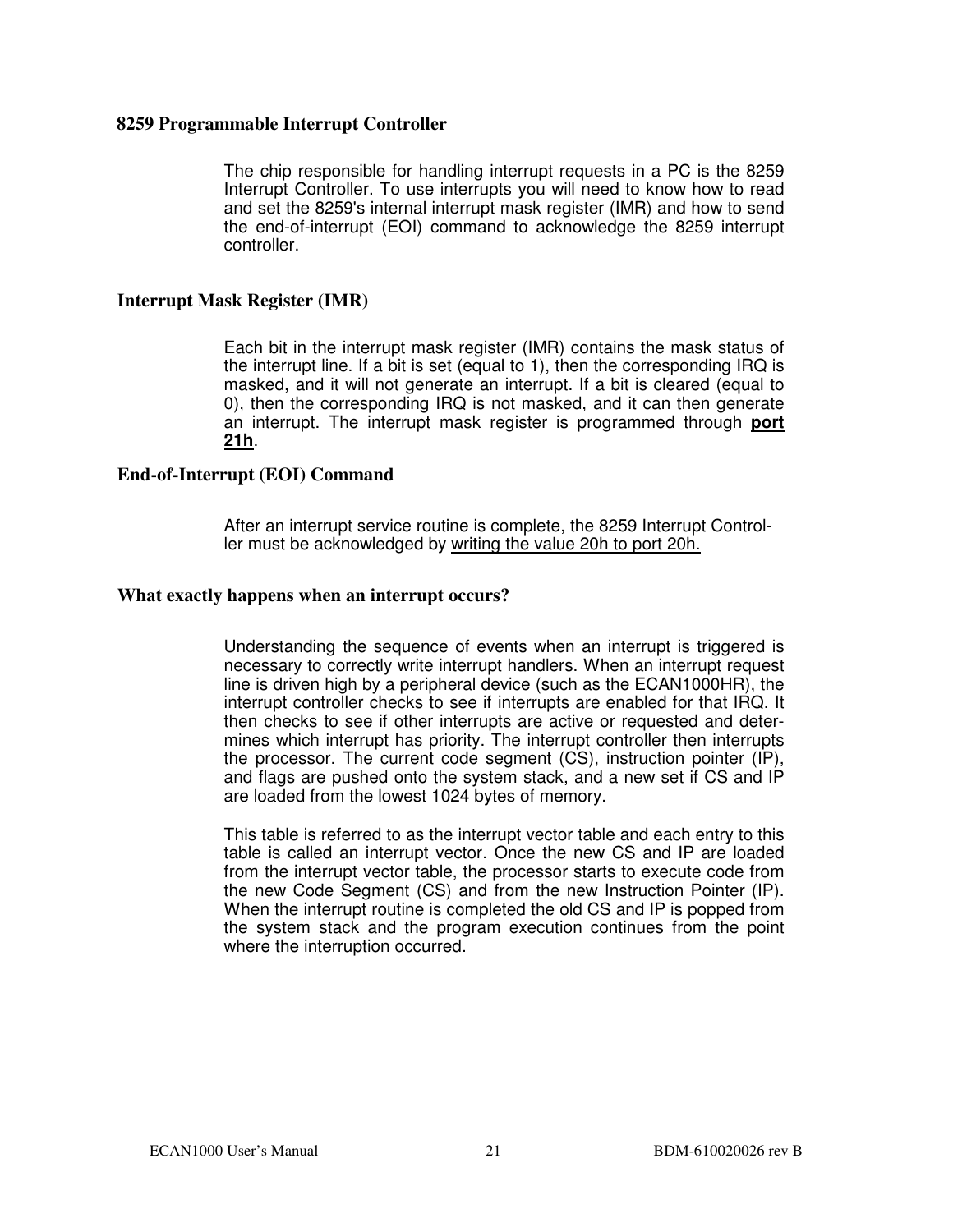#### **Using Interrupts in your program**

Adding interrupt support to your program is not as difficult as it may seem especially when programming under DOS. The following discussion will cover programming under DOS. Note that even the smallest mistake in your interrupt program may cause the computer to hang up and will only restart after a reboot. This can be frustrating and time-consuming.

#### **Writing an Interrupt Service Routine (ISR)**

The first step in adding interrupts to your software is to write an interrupt service routine (ISR). This is the routine that will be executed automatically each time an interrupt request occurs for the specified IRQ. An ISR is different from other sub-routines or procedures. First, on entrance the processor registers must be pushed onto the stack before anything else! Second, just before exiting the routine, you must clear the interrupt on the ECAN1000HR by writing to the SJA1000 CAN controller, and write the EOI command to the interrupt controller. Finally, when exiting the interrupt routine the processor registers must be popped from the system stack and you must execute the IRET assembly instruction. This instruction pops the CS, IP and processor flags from the system stack. These were pushed onto the stack when entering the ISR.

Most compilers allow you to identify a function as an interrupt type and will automatically add these instructions to your ISR with one exception: most compilers do not automatically add the EOI command to the function, you must do it yourself. Other than this and a few exceptions discussed below, you can write your ISR as any code routine. It can call other functions and procedures in your program and it can access global data. If you are writing your first ISR, we recommend you stick to the basics; just something that enables you to verify you have entered the ISR and executed it successfully. For example: set a flag in your ISR and in your main program check for the flag.

**Note:** If you choose to write your ISR in in-line Assembly, you must push and pop registers correctly and exit the routine with the IRET instruction instead of the RET instruction.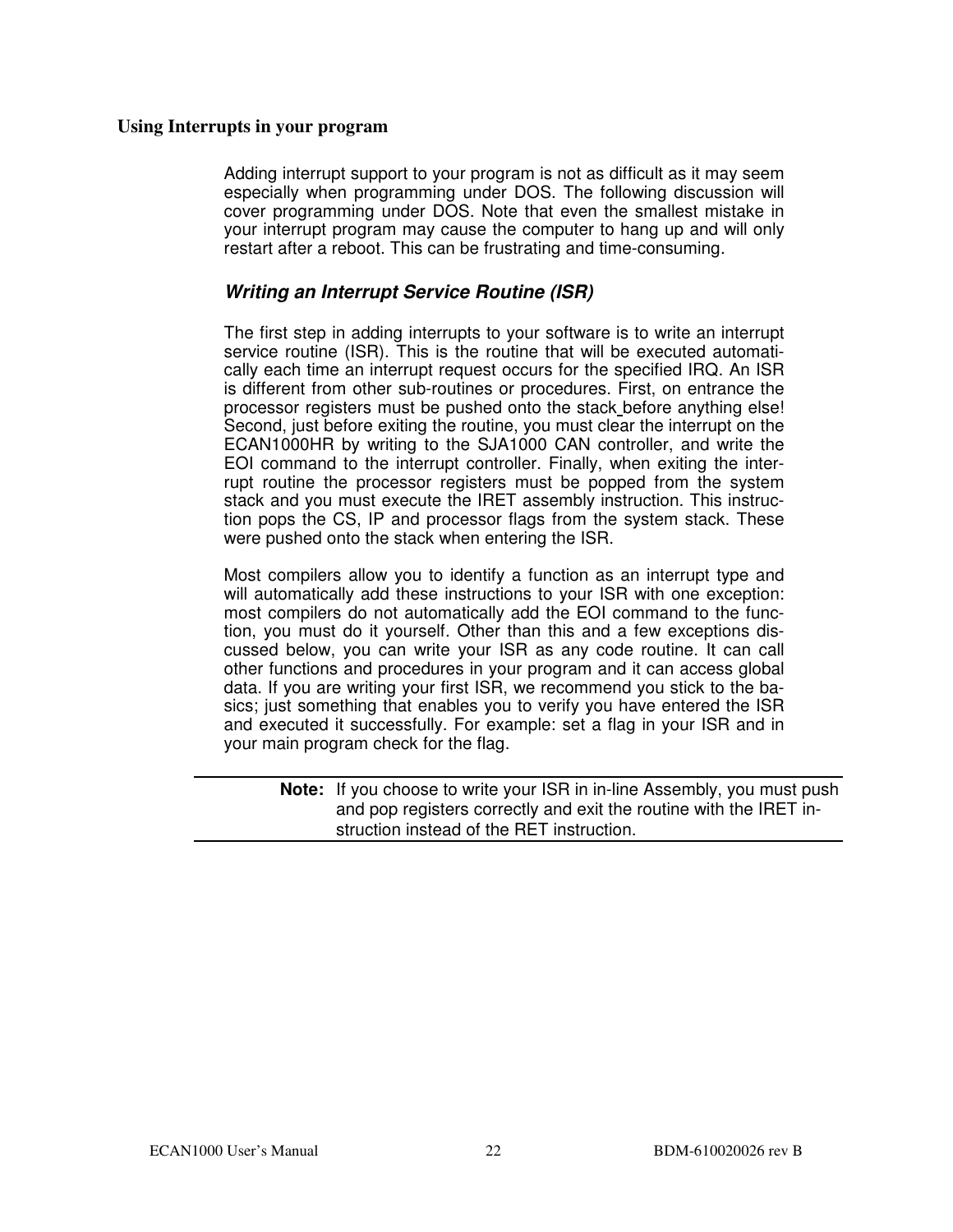There are a few precautions you must consider when writing ISRs. The most important is, **do not use any DOS functions or functions that call DOS functions from an interrupt routine.** DOS is not re-entrant; that is, a DOS function cannot call itself. In typical programming, this will not happen because of the way DOS is written. But what about using interrupts? Consider then the following situation in your program: If DOS function X is being executed when an interrupt occurs and the interrupt routine makes a call to the same DOS function X, then function X is essentially being called while active. Such cases will cause the computer to crash. DOS does not support such operations. The general rule is that do not call any functions that use the screen, read keyboard input or any file I/O routines. These should not be used in ISRs.

The same problem of reentrancy also exists for many floating-point emulators. This effectively means that you should also avoid floating point mathematical operations in your ISR.

Note that the problem of reentrancy exists, no matter what programming language you use. Even, if you are writing your ISR in Assembly language, DOS and many floating point emulators are not re-entrant. Of course there are ways to avoid this problem, such as those which activate when your ISR is called. Such solutions are, however, beyond the scope of this manual.

The second major concern when writing ISRs is to make them as short as possible in term of execution time. Spending long times in interrupt service routines may mean that other important interrupts are not serviced. Also, if you spend too long in your ISR, it may be called again before you have exited. This will lead to your computer hanging up and will require a reboot.

Your ISR should have the following structure:

- Push any processor registers used in your ISR. Most C compiler do this automatically
- Put the body of your routine here
- Read interrupt status register of the SJA1000 chip on your ECAN1000HR board
- Clear the interrupt bit by writing to the SJA1000 CAN controller
- Issue the EOI command to the 8259 by writing 20h to address 20h
- Pop all registers. Most C compilers do this automatically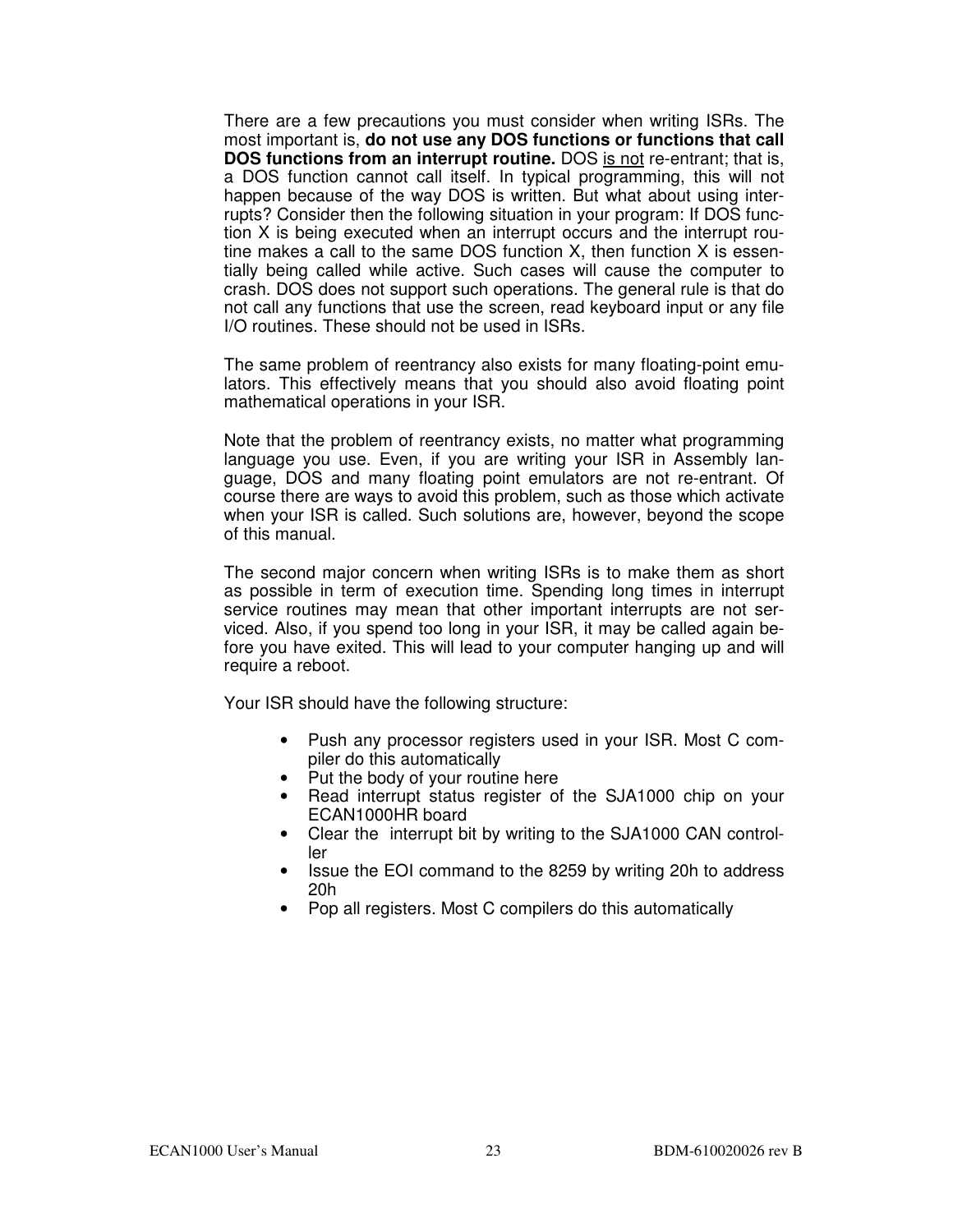The following C example shows what the shell of your ISR should be like:

/\*------------------------------------------------------------------------------- Function: new\_IRQ\_handler<br>lnputs: Nothing Inputs:<br>Returns: | Returns: Nothing - Sets the interrupt flag for the EVENT. |-------------------------------------------------------------------------------\*/ void interrupt far new\_IRQ\_handler(void) {  $IRQ$  flag = 1;  $\frac{1}{10}$  Indicate to main process interrupt has occurred  $\{$  // Your program code should be here } // Read interrupt status registers // Clear interrupt on ECAN1000HR outp(0x20, 0x20); /\* Acknowledge the interrupt controller. \*/ }

#### **Saving the Startup Interrupt Mask Register (IMR) and interrupt vector**

The next step after writing the ISR is to save the "start up"-state of the interrupt mask register and the original interrupt vector you are using. The IMR is located in address **21h**. The interrupt vector you will be using is located in the interrupt vector table which is an array of pointers (addresses) and it is locate din the first 1024 bytes of the memory (Segment 0 offset 0). You can read this value directly, but it is better practice to use DOS function 35h (get interrupt vector) to do this. Most C compilers have a special function available for doing this. The vectors for the hardware interrupts on the XT-bus are vectors 8-15, where IRQ0 uses vector 8 and IRQ7 uses vector 15. Thus if your ECAN1000HR is using IRQ5 it corresponds to vector number 13.

Before you install your ISR, temporarily mask out the IRQ you will be using. This prevents the IRQ from requesting an interrupt while you are installing and initializing your ISR. To mask the IRQ, read the current IMR at I/O port 21h, and set the bit that corresponds to the IRQ. The IMR is arranged so that bit 0 is for IRQ0 and bit 7 is for IRQ7. See the paragraph entitled Interrupt Mask Register (IMR) earlier in this discussion for help in determining your IRQ's bit. After setting the bit, write the new value to I/O port 21h.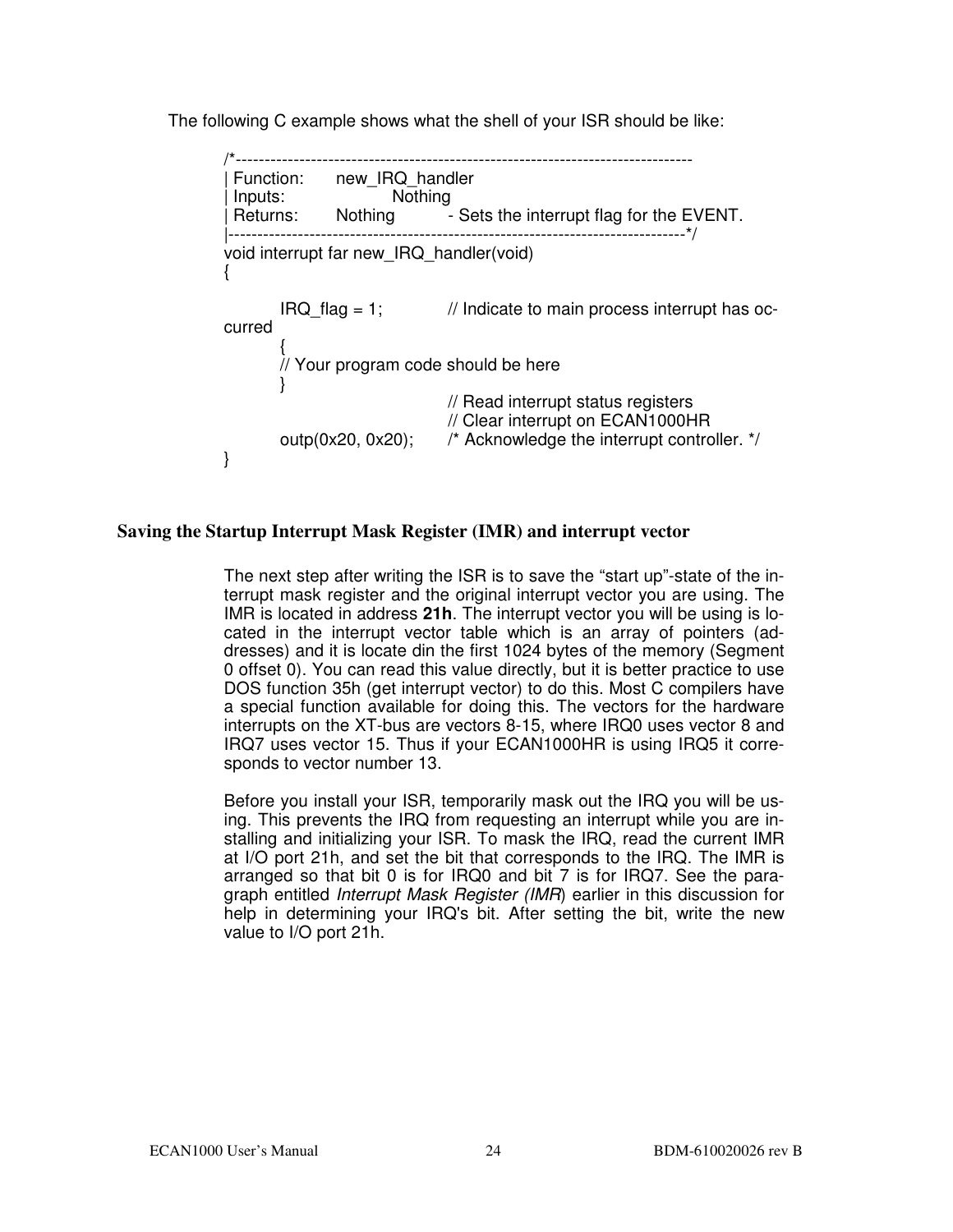With the startup IMR saved and the interrupts temporarily disabled, you can assign the interrupt vector to point to your ISR. Again you can overwrite the appropriate entry in the vector table with a direct memory write, but this is not recommended. Instead use the DOS function 25h (Set Interrupt Vector) or, if your compiler provides it, the library routine for setting up interrupt vectors. Remember that interrupt vector 8 corresponds to IRQ0, vector 9 for IRQ1 etc.

If you need to program the source of your interrupts, do that next. For example, if you are using transmitted or received messages as interrupt sources, program it to do that. Finally, clear the mask bit for your IRQ in the IMR. This will enable your IRQ.

#### **Common Interrupt mistakes**

Remember that hardware interrupts are from 8-15, XT IRQs are numbered 0-7. Forgetting to clear the IRQ mask bit in the IMR Forgetting to send the EOI command after ISR code disables further interrupts.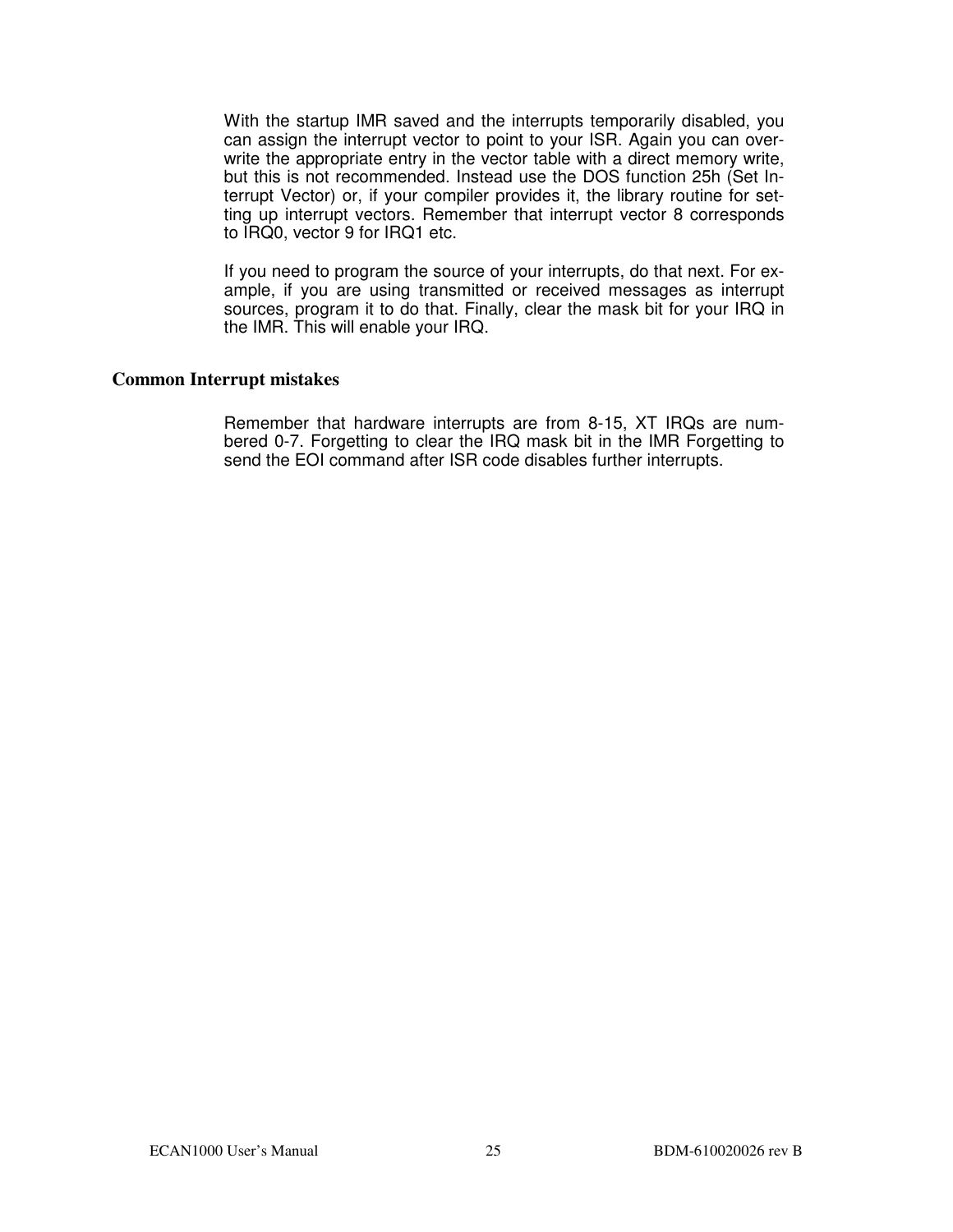#### **Example on Interrupt vector table setup in C-code:**

```
void far _interrupt new_IRQ1_handler(void); /* ISR function proto-
type */ 
#define IRQ1_VECTOR 3 /* Name for IRQ */
void (interrupt far *old_IRQ1_dispatcher) 
        (es,ds,di,si,bp,sp,bx,dx,cx,ax,ip,cs,flags); /* Variable to store 
old IRQ_Vector */ 
void far _interrupt new_IRQ1_handler(void ); 
/*---------------------------------------------------------------------- 
| Function: init_irq_handlers 
| Inputs: Nothing
| Returns: Nothing 
| Purpose: Set the pointers in the interrupt table to point to 
| our funtions ie. setup for ISR's. 
|----------------------------------------------------------------------*/ 
void init_irq_handlers(void) 
\{ _disable(); 
              o\ddot{\theta} IRQ1_handler = _dos_getvect(IRQ1_VECTOR + 8);
                _dos_setvect(IRQ1_VECTOR + 8, new_IRQ1_handler); 
              Gi old mask = inp(0x21); outp(0x21,Gi_old_mask & ~(1 << IRQ1_VECTOR)); 
        _enable(); 
} 
|/*---------------------------------------------------------------------- 
| Function: restore do this before exiting program 
| Inputs: Nothing
| Returns: Nothing 
| Purpose: Restore interrupt vector table. 
|----------------------------------------------------------------------*/ 
void restore(void) 
{ 
        /* Restore the old vectors */ 
        _disable(); 
               dos setvect(IRQ1 VECTOR + 8, old IRQ1 handler);
              outp(0x21,Gi_old_mask);
        _enable();
```
}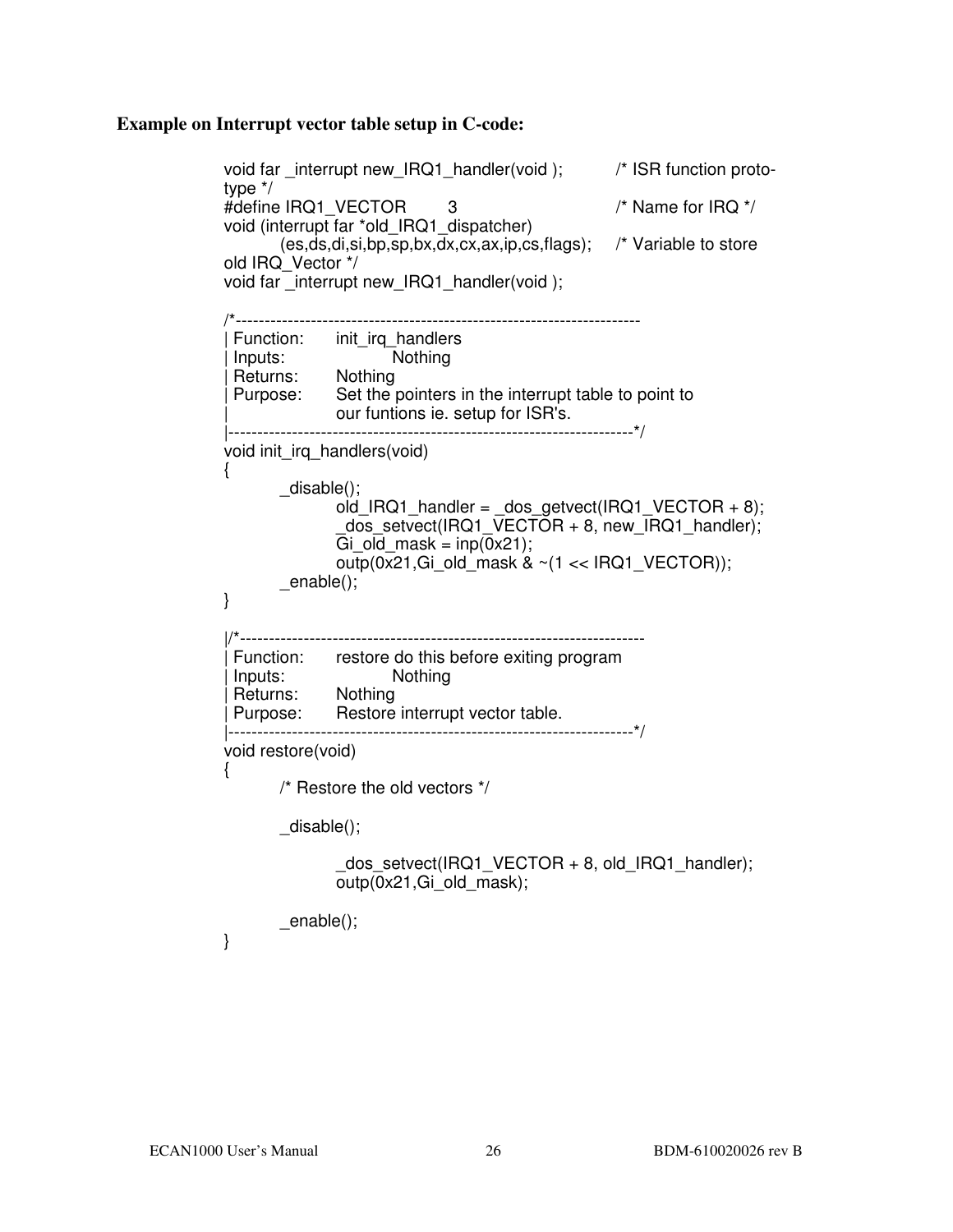## **Chapter 6 ECAN1000HR SPECIFICATIONS**

## **Host Interface**

I/O mapped device, occupies 3 bytes Jumper-selectable base address 8-bit data bus, 16-bit AT bus connector Jumper selectable XT and AT interrupts

## **CAN Interfaces**

Galvanically isolated transceiver 1 Mb/s data rate Timing parameters and speed of bus programmable Balanced CAN bus Choke Jumper selectable 120 Ohm termination resistors Transceiver type: Philips 82C251 0.8W 5V isolated output power for other field devices

## **Connectors**

Galvanically isolated CAN bus **90 degree 10-pin header** 90 degree 10-pin header Host bus XT/AT PC/104 bus

## **Electrical**

Operating temperature range  $-40$  to  $+85$  C Supply voltage +5V, +-8% Power consumption

#### **CE**

 The ECAN1000HR is CE certified in the IDAN Enclosure System. Please consult the factory for more information on the system.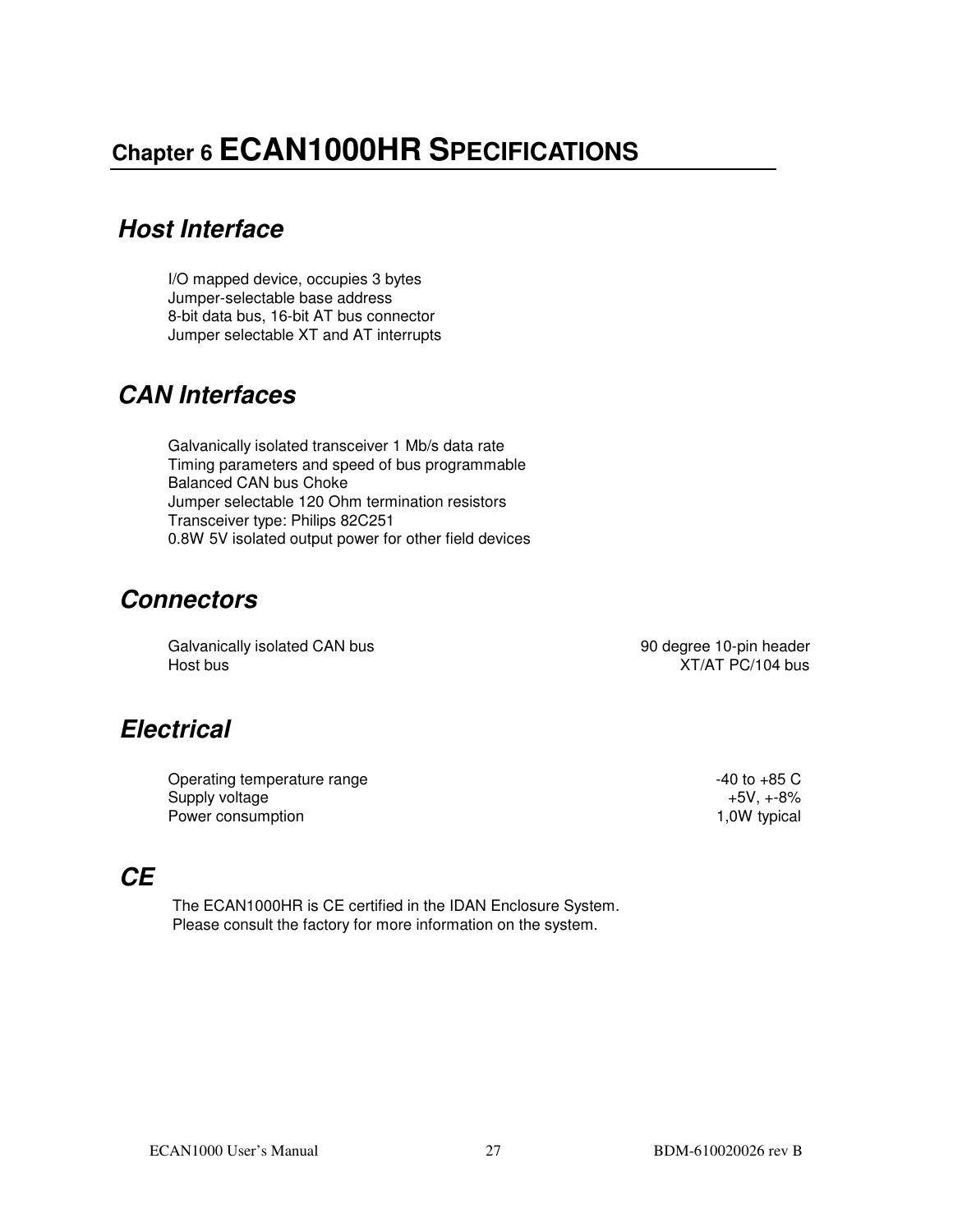## **Chapter 7 RETURN POLICY AND WARRANTY**

## **Return Policy**

If you wish to return a product to the factory for service, please follow this procedure:

Read the Limited Warranty to familiarize yourself with our warranty policy.

Contact the factory for a Return Merchandise Authorization (RMA) number.

Please have the following available:

- Complete board name
- Board serial number
- A detailed description of the board's behavior

**List the name of a contact person**, familiar with technical details of the problem or situation, **along with their phone and fax numbers, address, and e-mail address** (if available).

#### **List your shipping address!!**

Indicate the shipping method you would like used to return the product to you. *We will not ship by next-day service without your pre-approval.*

*Carefully package the product, using proper anti-static packaging.*

*Write the RMA number in large (1") letters on the outside of the package.*

*Return the package to:* 

 *RTD Embedded Technologies, Inc. 103 Innovation Blvd. State College PA 16803-0906 USA*